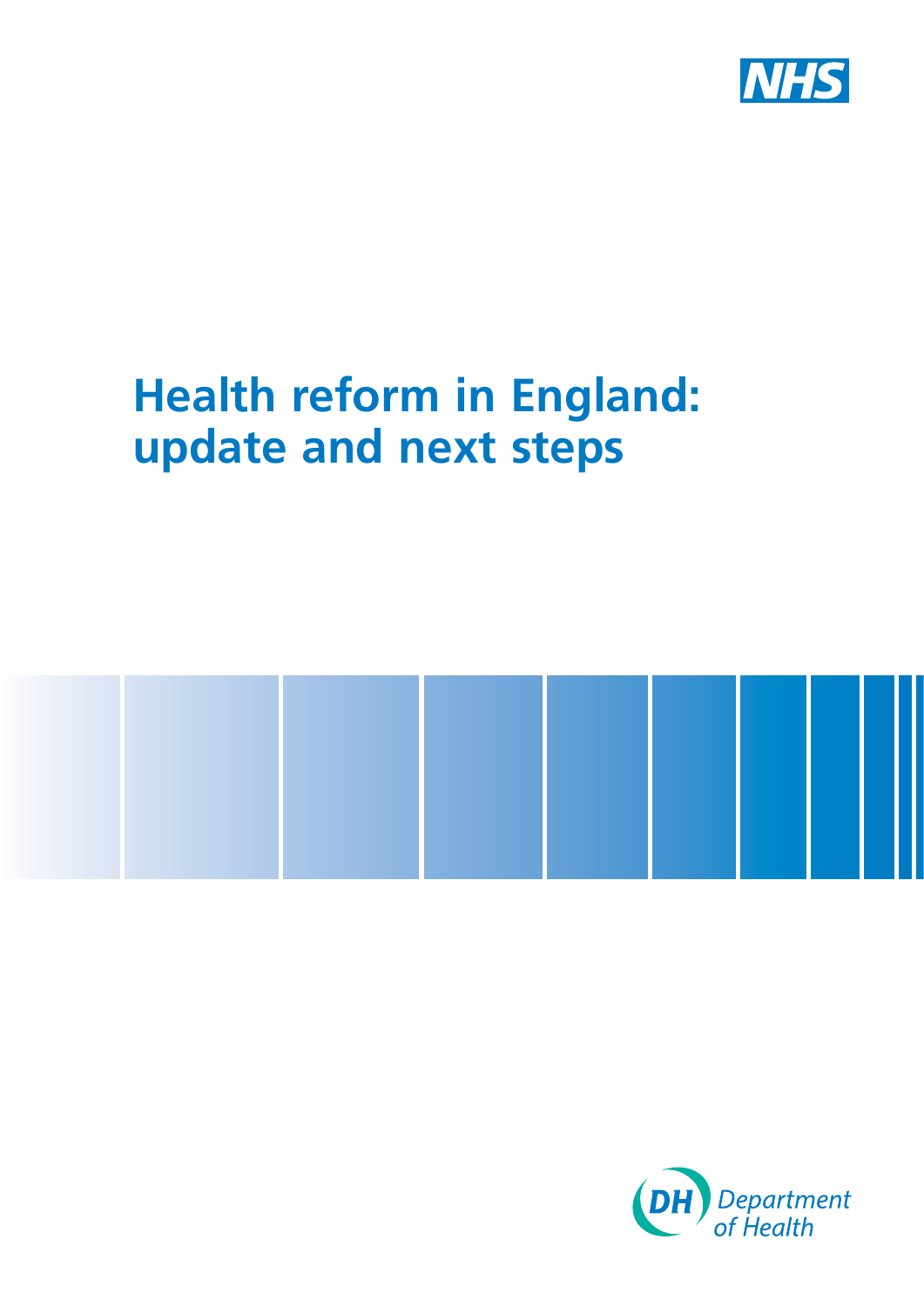| <b>Policy</b><br>HR / Workforce<br>Management<br>Planning<br>Clinical | Estates<br>Performance<br>IM & T<br>Finance<br>Partnership Working                                                                                                                                                                                                                                      |
|-----------------------------------------------------------------------|---------------------------------------------------------------------------------------------------------------------------------------------------------------------------------------------------------------------------------------------------------------------------------------------------------|
| <b>Document Purpose</b>                                               | Information                                                                                                                                                                                                                                                                                             |
| <b>ROCR Ref:</b>                                                      | Gateway Ref: 5894                                                                                                                                                                                                                                                                                       |
| Title                                                                 | Health reform in England:<br>update and next steps                                                                                                                                                                                                                                                      |
| Author                                                                | DH/Policy Directorate                                                                                                                                                                                                                                                                                   |
| <b>Publication Date</b>                                               | 13 Dec 2005                                                                                                                                                                                                                                                                                             |
| <b>Target Audience</b>                                                | PCT CEs, NHS Trust CEs, SHA CEs,<br>Care Trust CEs, Foundation Trust CEs,<br>Medical Directors, Directors of PH,<br>Directors of Nursing, PCT PEC Chairs,<br>NHS Trust Board Chairs, Special HA<br>CEs, Directors of HR, Directors of<br>Finance                                                        |
| <b>Circulation List</b>                                               |                                                                                                                                                                                                                                                                                                         |
| <b>Description</b>                                                    | This document describes the<br>elements of reforms to the healthcare<br>system and how they are expected<br>to interact, resulting in better patient<br>services and value for taxpayers'<br>money. It sets a framework for<br>taking forward the implementation<br>and further development of reforms. |
| <b>Cross Ref</b>                                                      | Creating a Patient-led NHS, NHS<br>Improvement Plan                                                                                                                                                                                                                                                     |
| <b>Superseded Docs</b>                                                | N/A                                                                                                                                                                                                                                                                                                     |
| <b>Action Required</b>                                                | N/A                                                                                                                                                                                                                                                                                                     |
| Timina                                                                | N/A                                                                                                                                                                                                                                                                                                     |
| <b>Contact Details</b>                                                | <b>Bill McCarthy</b><br>Director of Policy<br>Department of Health<br>Quarry House<br>Quarry Hill<br>Leeds<br><b>LS2 7UE</b>                                                                                                                                                                            |
| <b>For Recipient Use</b>                                              |                                                                                                                                                                                                                                                                                                         |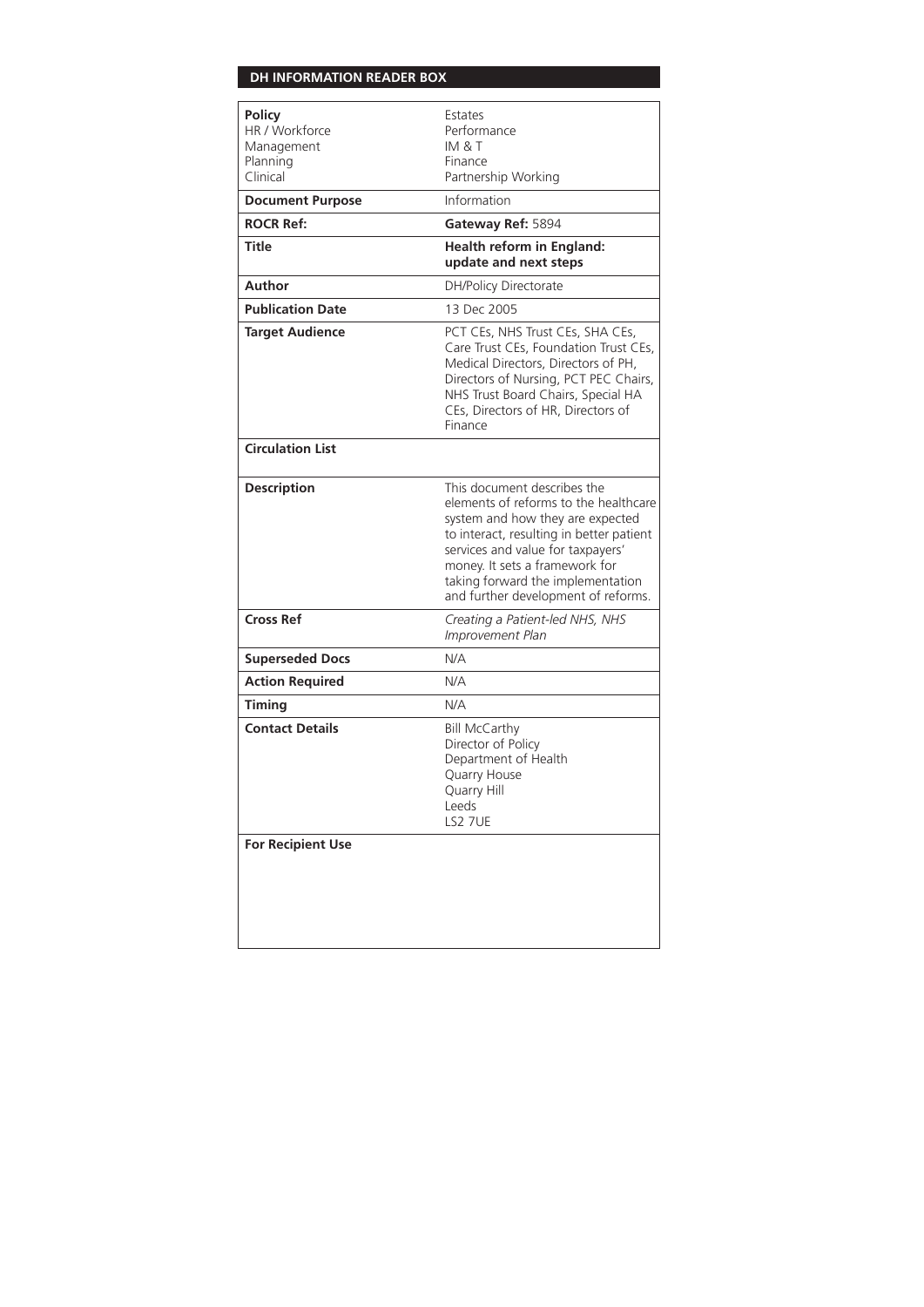### **Foreword**

#### **The Secretary of State for Health**

*Patients are already seeing much shorter waiting times and better services from their National Health Service. This would not have happened without the dedication of staff, more money than ever before and matching the investment with radical reform of the way the system works. But we are still some distance from meeting people's expectations and* 

*ensuring that the revolution in medicine helps improve everyone's health. To achieve this we must continue to reform the NHS as well as invest in it.* 

*The main aim of our reforms is to give people more choice and control over their health and care. To achieve this people need to be able to choose from a greater variety of convenient high-quality providers: including NHS trusts, NHS Foundation Trusts and the voluntary and private sector.* 

*Doctors, nurses and other staff, in turn, need to have more freedom to meet patients' expectations. GPs and Primary Care Trusts (PCTs) will enable a stronger voice for patients, bringing more services out of hospital and into the community. And we are improving value for money by cracking down on waste and driving up efficiency.* 

*That's what we mean by moving from a politician-led NHS to a patient-led NHS. With the first, we can use targets and performance management to drive up standards. But it can only ever take us some of the way. With the second,* 

*improvements become continuous, driven by the NHS always responding to patients' needs and expectations. The imperative for reform is urgent and growing. People want more from their public services, to match the choice, customer service and personalisation they can get from their bank, supermarket or on-line shopping. The revolution in technology and pharmaceuticals means more opportunities, but also more costs. Globalisation means that 'health tourism' will increase, with people travelling the world or surfing the net to get information, drugs or treatment from emerging economies.* 

*So the NHS must rise to these challenges if it is to thrive for the next generation. A patient-led NHS will be self-improving and sustainable over the long term. But it will only happen if we make reform a reality. Now is not the time to rest on our laurels; now is the time to step up the pace of reform.* 

*All of this gives us a chance, for the first time, to make real our founding values: a universal service, with equal access free at the point of use, with treatment based on clinical need not ability to pay. This is what we mean by a patient-led NHS: free for all and personal to each.* 

deciate

*Rt Hon Patricia Hewitt Secretary of State for Health*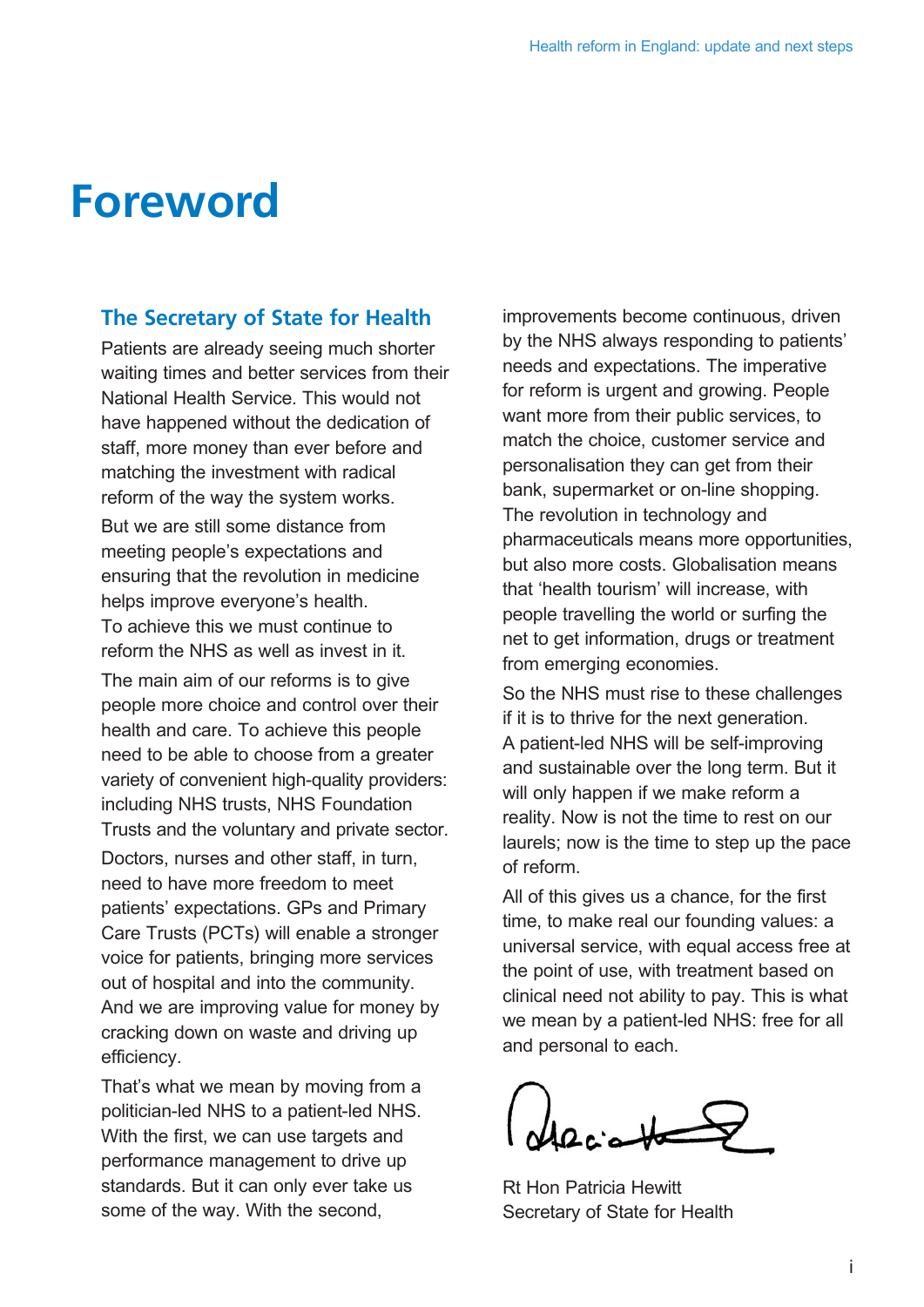## **Contents**

|                | <b>Foreword</b>                                                     |                         |  |
|----------------|---------------------------------------------------------------------|-------------------------|--|
|                | <b>Executive summary</b>                                            | $\overline{2}$          |  |
| 1              | <b>Introduction</b>                                                 | $\overline{\mathbf{4}}$ |  |
| 2 <sup>1</sup> | <b>Rationale</b>                                                    | $6\phantom{1}6$         |  |
|                | 3 The framework for the reforms                                     | 9                       |  |
|                | 4 The benefits for patients                                         | 13                      |  |
|                | 5 Taking stock and the next steps                                   | 15                      |  |
|                | 17<br>Annexe A – Health reform in England: Framework                |                         |  |
|                | 18<br>Annexe B – Health reform in England: Implementation timetable |                         |  |
|                | Annexe C – Health reform in England: Forthcoming guidance timetable | 21                      |  |
|                | 25<br>Annexe D – Commissioning for a patient-led NHS                |                         |  |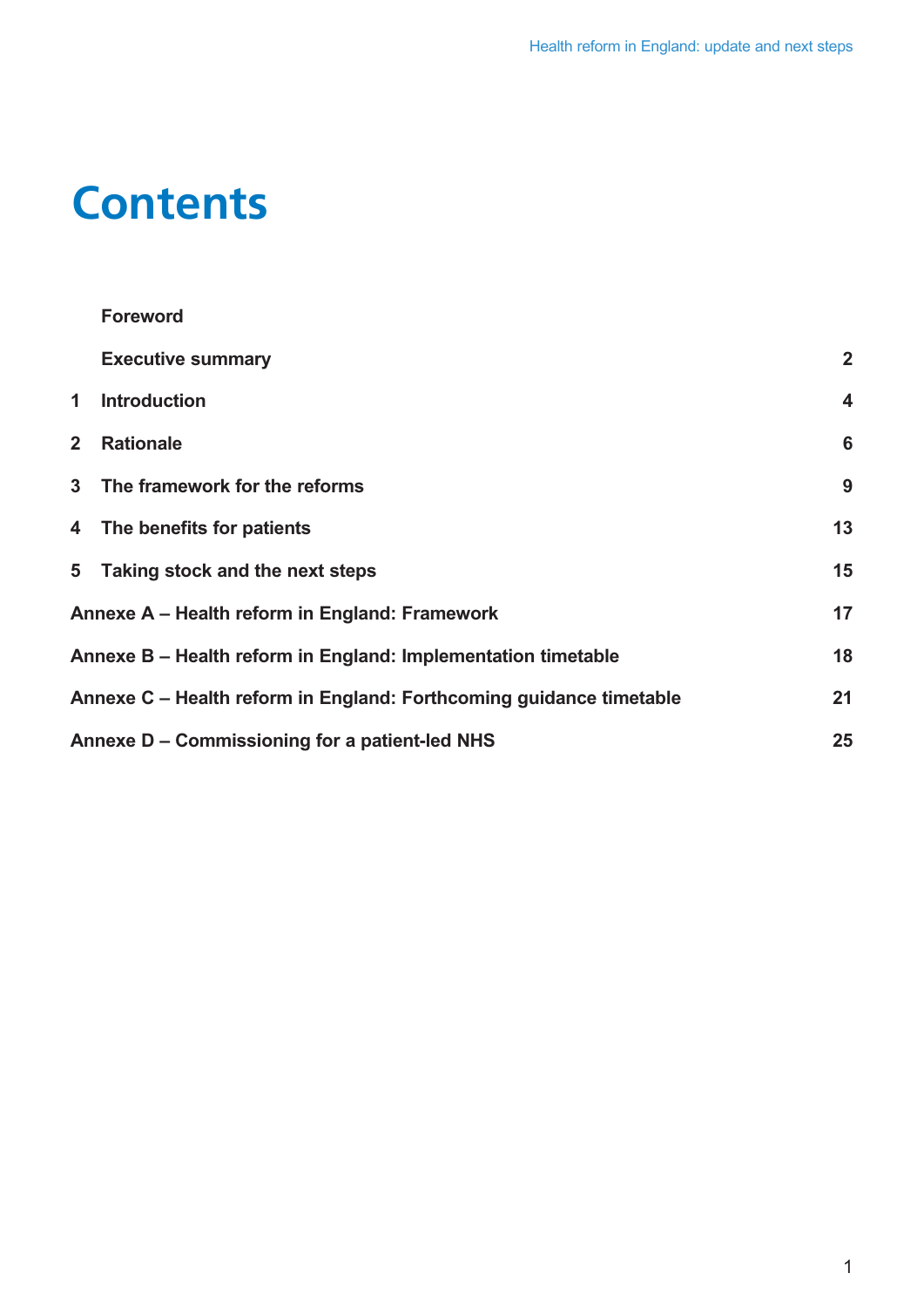## **Executive summary**

*This document describes a framework for reform of the NHS in England and* 

- *> explains how the reforms are intended to be mutually reinforcing;*
- *> re-states the rationale for reform;*
- *> summarises the initiatives already announced;*
- *> lays out a programme of further policy development for 2006.*

#### **Rationale**

*Many of the initiatives are well known: patient choice, a wider range of providers, more freedom for hospitals, stronger commissioning, new payment mechanisms and independent inspection of quality.* 

*Much has been achieved during the last five years of investment and reform, but we need to go further. The aim is to achieve an NHS that is 'self-improving': to provide the highest possible quality of care, delivered in the most efficient way, led by the needs and wishes of patients and supported by staff. Such an in-built dynamic for continuous improvement is essential to enable the NHS to keep pace with fast- changing technology, to tackle inequalities and to raise standards of care.* 

*The reforms will give doctors, nurses, managers and other NHS professionals incentives to help drive improvements in health and healthcare, and to increase responsiveness to patients.* 

*That said, the reforms are a means to improvement rather than a blueprint for how services should be delivered. They will support the development of high-quality services by embedding the right balance of incentives, transparency, plurality of providers and patient choice into the system. Better commissioning of healthcare services will be critical.* 

*These reforms are rooted in the core values of the NHS: providing equal access to care that is available at the point of need regardless of ability to pay, personal to the individual patient and achieved within a taxpayer-funded system that must demonstrate value for money.* 

*Patients will notice the difference. The reform programme, when fully implemented, will offer significant benefits. Patients will no longer have to make do if their local service is underperforming; they will have a choice and information to back that choice. Shorter waits, one-stop clinics and increased provision of healthcare at home will be just some of the features of the new system. Social and healthcare service boundaries will appear less obvious to patients as co-operation between health and social care improves. Staying healthy will become easier as GP practices put increasing effort into supporting people to manage and protect their own health and well-being.*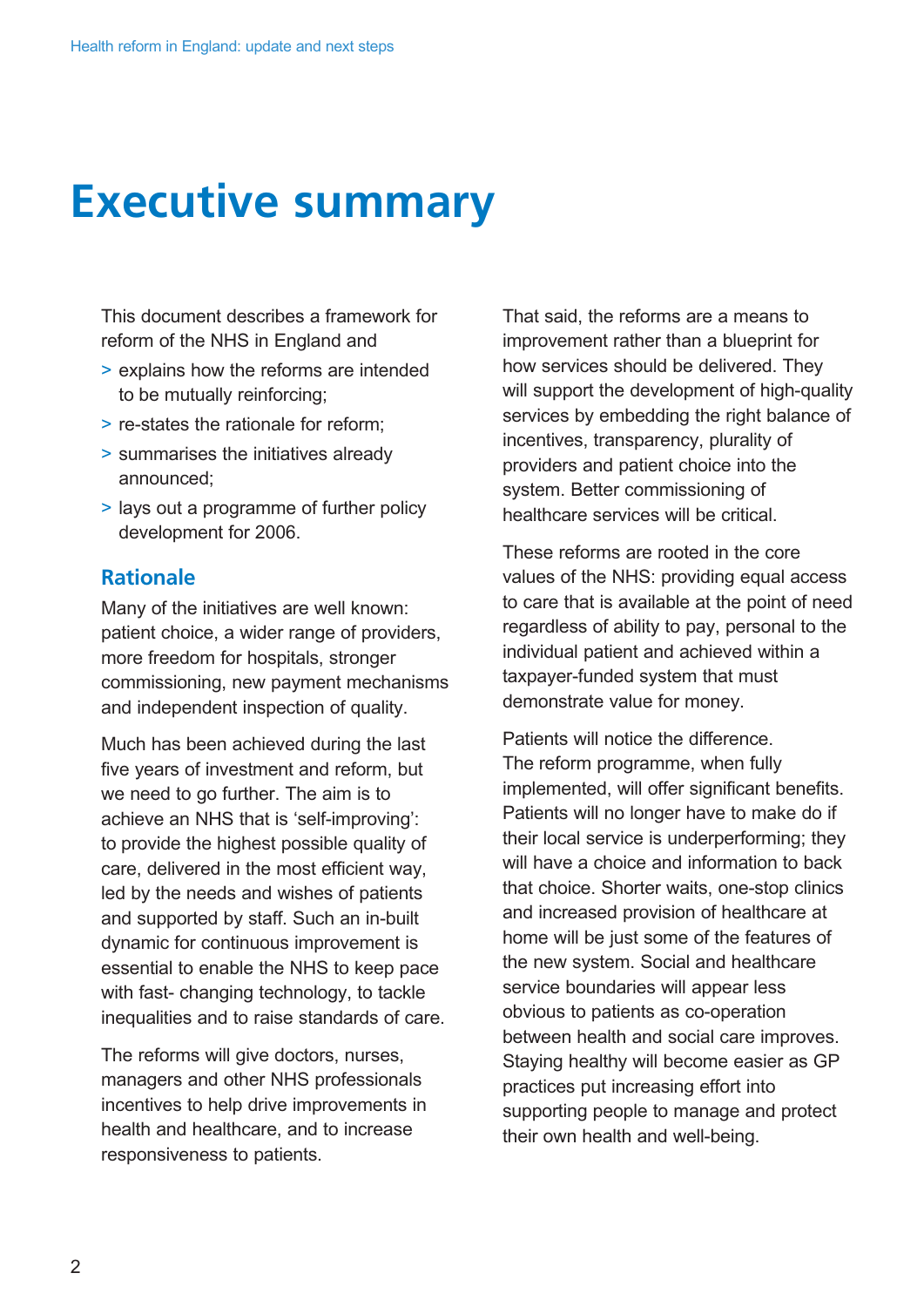### **The framework and next steps**

*The reforms are inter-related and mutually reinforcing. There are four connected streams of work:* 

- *> more choice and a much stronger voice for patients (demand-side reforms);*
- *> more diverse providers, with more freedom to innovate and improve services (supply-side reforms);*
- *> money following the patients, rewarding the best and most efficient, giving others the incentive to improve (transactional reforms);*
- *> system management and decision making to support quality, safety, fairness, equity and value for money (system management reforms).*

*Between now and 2008 we will continue to develop and implement the new incentives and a revised management and regulatory framework. We will build the momentum of reform over this period. To ensure we do so without endangering financial or service delivery, we will produce annual rules for the NHS until the full range of reforms are in place in 2008. The rules for 2006/7, including information on the tariff, will be available in January 2006.* 

*Early in the new year, we will publish a White Paper that will describe how this programme of reforms will be applied to primary and community care.* 

*Further work is now required to complete the policy design in a number of areas. During 2006, the Department of Health, working in close collaboration with people from across the NHS and health related organisations, will produce a series of policy framework documents including:* 

- *> Commissioning, practice based commissioning and contracting*
- *> The next steps on patient choice*
- *> The future of NHS workforce development*
- *> The future of provider reform*
- *> A review of information requirements*
- *> Payment by results in 2007 and beyond*
- *> Management and regulation of the healthcare system*
- *> Quality and safety of clinical care in the reformed healthcare system.*

*These reforms are challenging. They offer a real opportunity to provide a better service to patients and the public, enabling the people working in the NHS to make the most of their skills and commitment.*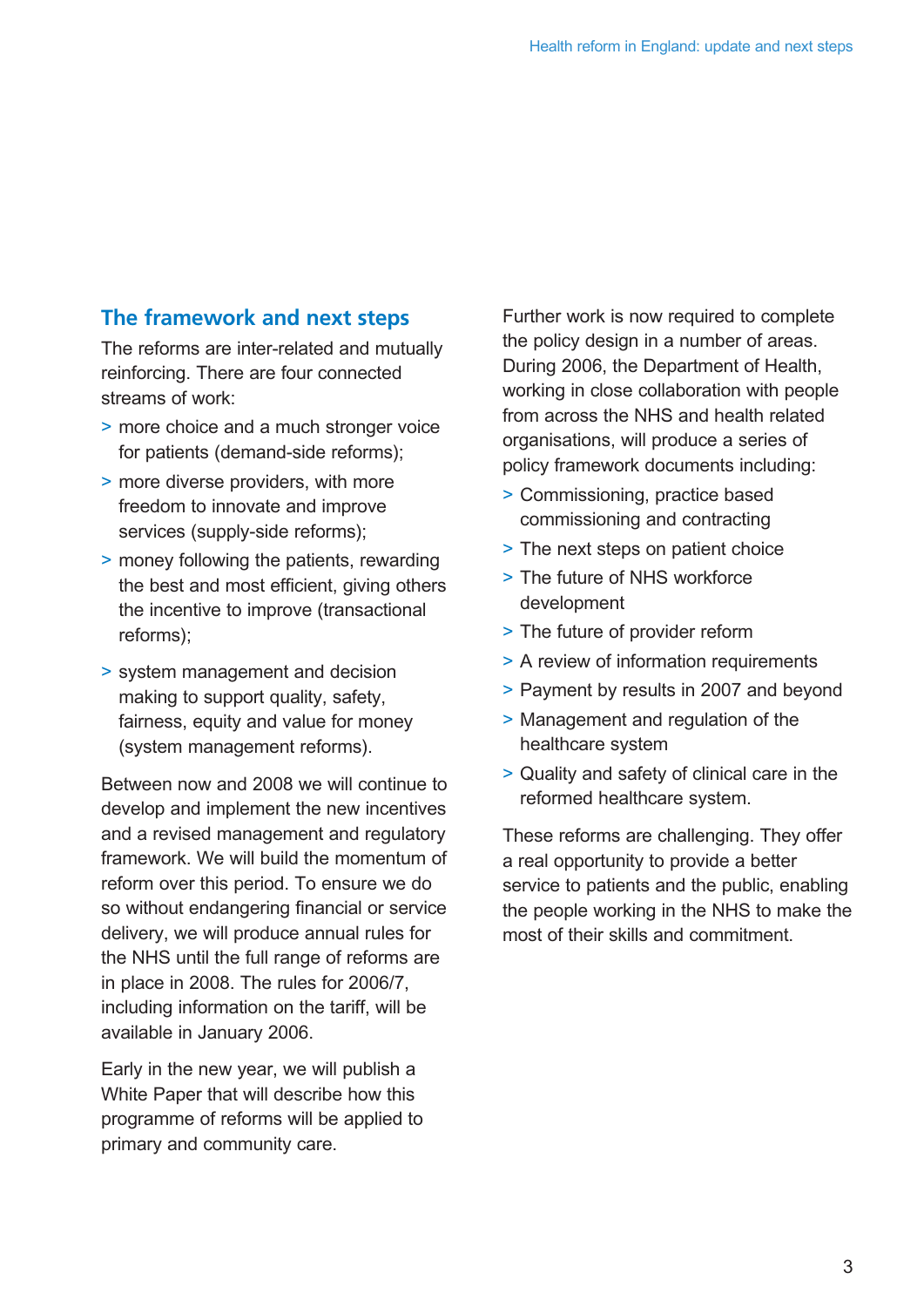## 1. **Introduction**

- *1.1 This document:* 
	- *> describes the reforms we are introducing to the healthcare system;*
	- *> explains how they are intended to work together;*
	- *> supports NHS managers and healthcare professionals as they contribute to, lead and implement elements of the reform programme, including patient choice, the extension of payment by results (PbR) and practice based commissioning (PBC); and*
	- *> provides the necessary context to the development of NHS Foundation Trusts and to the Strategic Health Authority (SHA) and Primary Care Trust (PCT) organisational changes.*
- *1.2 This is the first in a series of publications building on the commitment in Creating a Patient-led NHS1 to explain how the whole reform programme fits together. Many of the policies and initiatives described below are already underway and well known; this document is important because it explains how the reforms are intended to be mutually reinforcing and sets out a programme of further work for 2006. Inevitably, it reflects the fact that most work to date on the reform programme has addressed the acute and hospital care sector. Looking to the future, the introduction of new incentives to enable*

*healthcare professionals and NHS managers to better respond to the needs and preferences of their patients will continue to hold good for other parts of the healthcare system.* 

- *1.3 In early 2006, we will publish a White Paper following the Your Health, Your Care, Your Say consultation. It will set out both a strategic vision for health and healthcare services in the community and a description of how new incentives and flexibilities will be used to support better quality and more responsive and patientfocused services in primary and community settings. It will also take forward the outcomes of the consultation on the Green Paper on social care, Independence, Well-being and Choice.<sup>2</sup>*
- *1.4 Between now and 2008, we will continue progressively to develop and implement the new set of incentives and a revised management and regulatory framework. The proposals set out in the White Paper will also start to make a significant impact over this period. To help ensure stability within the system during this time of transition, we will agree and publish 'system rules' for 2006/7 and 2007/8. These will reflect progress made in implementing the reforms, set the pace of change required and identify the operational parameters and expectations*

<sup>1</sup> *Creating a Patient-led NHS: Delivering the NHS Improvement Plan*, March 2005, page 35 <sup>2</sup> *Independence, Well-being and Choice: Our Vision for the Future of Social Care for Adults in England: Social Care Green Paper*, March 2005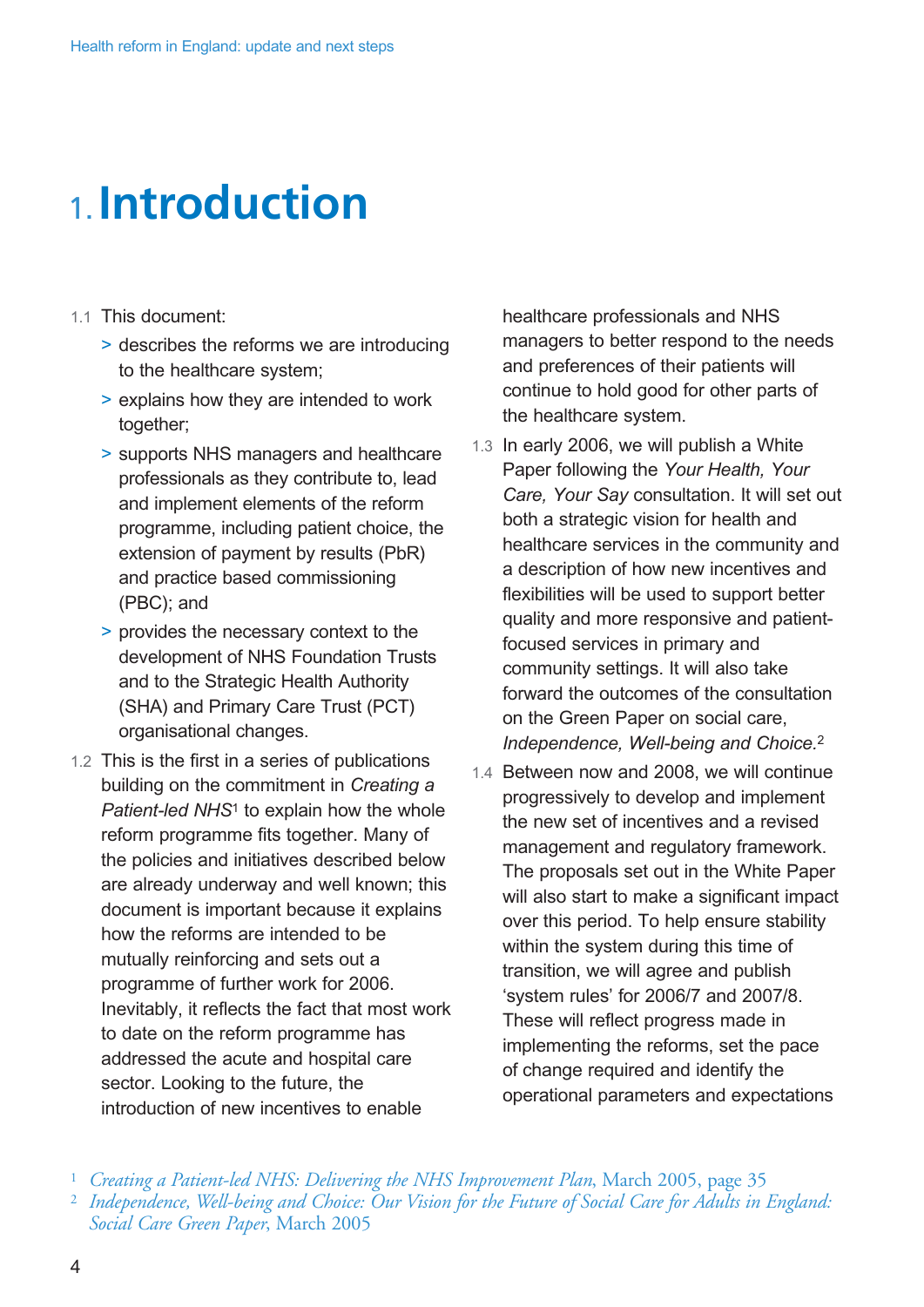*for the healthcare system as a whole. This gradual introduction of incentives and flexibilities within a context of 'system rules' will build the momentum needed to deliver more benefits for patients and taxpayers, while at the same time ensuring financial stability and building organisational capability.* 

- *1.5 This document identifies those areas where more work is needed to develop policy. The continuing involvement of clinicians from all professions, of managers and of the wider healthcare community will be essential in this next phase. There are many opportunities to become involved, locally as well as nationally. A timetable for the further policy work is included in the annexes, along with a proposed set of major publications for 2006. We will invite and encourage a high level of NHS involvement in this work.*
- *1.6 The reforms will provide many opportunities, yet they will not automatically bring about the changes in culture and practice that we all seek for the NHS. Leadership at every level will be fundamentally important both to explain the reforms and to implement them productively in local health communities. In maintaining the direction and momentum of reform, we will also ensure that there are strong processes for identifying any unintended consequences, feeding back lessons learned and, in turn, for adapting the reforms over time.*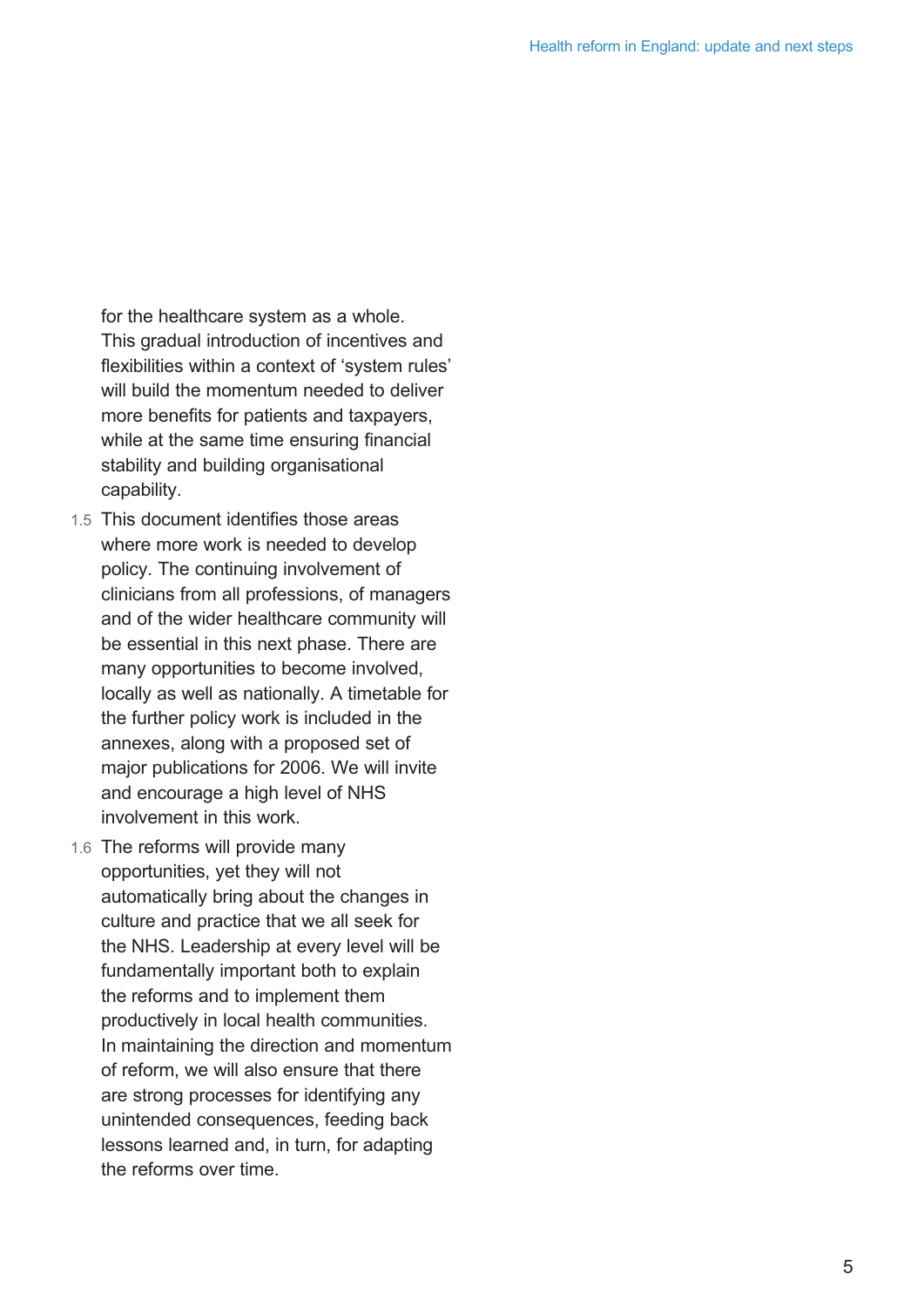## 2. **Rationale**

- *2.1 We are now halfway through a ten-year programme of reform which began with the NHS Plan3 and the Wanless Report.4 These identified the need for a programme of sustained investment in and reform of the NHS to ensure that it could deliver its core aim: providing high-quality care for every patient, responding to need, not ability to pay. Both reports also highlighted the importance of value for money: the need to achieve consistently the best use of resources in a taxpayer-funded service.*
- *2.2 The reports also made clear that, for the reforms to be successful, patients would need to be fully engaged in decisions and choices about their own health and healthcare. The NHS, for its part, would need to give greater focus to the prevention of illness, by tackling inequality of access and by empowering people to make choices that improve and protect their own health.*
- *2.3 Until recently, the healthcare system has not adequately rewarded hospitals and other providers for responding to patients and improving clinical services and productivity. A combination of, on the one hand, payments based on historical budgets and, on the other, patients not having a choice meant that funding could be taken for granted rather than being linked to patients' experience or to the*

*health outcomes achieved. As a result, while financial risk in the system was low, so too was the challenge to hospitals that performed poorly. And high-quality, wellrun services lacked the incentive or support to develop further. Even today, there continue to be some unacceptable variations in quality and accessibility across the country. Patients, lacking information and choice, have been unable to use their muscle to exert pressure for improvement. We need to give patients and the public more control over their health and their health services and to enable NHS professionals to further develop the quality of services.* 

*2.4 Much has been achieved during the last five years of investment and reform to tackle this agenda. For example, the significant investment in NHS staff, along with more flexible working across traditional boundaries, is enabling healthcare professionals to take advantage of the freedom and opportunities that reform will bring. Nurses, midwives, doctors and other NHS staff, working flexibly and using improved technology and clinical service redesign, are better able to respond to patients' needs and changing expectations and are achieving improvements in quality and productivity across the system. By 2008 investment in the NHS as a whole will have risen from* 

<sup>4</sup>*Securing Our Future Health: Taking a Long-Term View, Final Report*, Derek Wanless, April 2002

<sup>3</sup>*The NHS Plan*, July 2000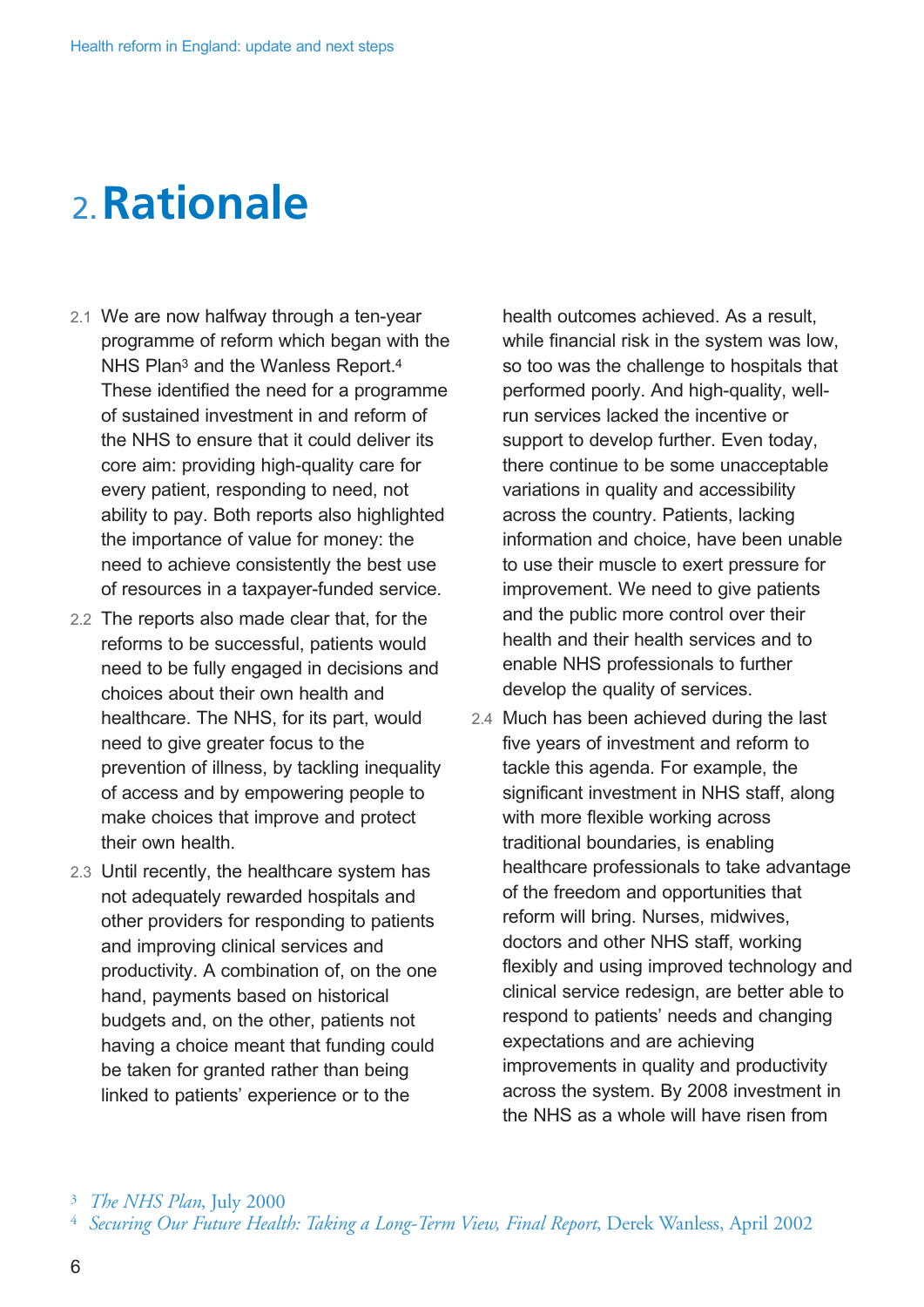*£43.9bn per year in 2000, when the NHS Plan was launched, to £92.6bn. Numbers of early deaths from cancer, coronary heart disease and suicide continue to fall as services improve; over 98% of patients at Accident and Emergency (A&E) Departments are seen within 4 hours; and hospital waiting lists are lower than ever, with half a million fewer patients waiting since lists were at their peak.5* 

- *2.5 Improvements have been made through a combination of centrally driven targets and a huge amount of hard work on the part of NHS staff. Local innovation and changed ways of working have also been fundamental. Supported by the Modernisation Agency, about 100,000 people have learned the techniques of service redesign and are now using ideas such as those in 10 High Impact Changes,6 along with workforce flexibilities, to improve both productivity and care for patients.*
- *2.6 All of this has made a big difference to patients, but we need to go further: to provide consistently the highest possible quality of care, delivered in the most efficient way, led by the needs and wishes of patients and supported by staff. In an environment as complex and changing as that of healthcare, for the NHS to improve*

*and innovate on a sustainable basis, the system as a whole has to better support the motivation and aspiration of staff to provide good-quality services. Targets alone, especially targets driven from the centre, cannot achieve this.* 

- *2.7 We are aiming therefore for an NHS that is 'self-improving', led by patients and the public in partnership with staff. As was made clear in Creating a Patient-led NHS, to achieve an in-built dynamic for continuous innovation and improvement will mean both a change of culture and a change of systems so the right incentives are in place. Commissioning a Patient-led NHS,7 which described how SHAs and PCTs would need to change, supports this intention. Good progress has been made in assessing the options for boundary changes, and consultation exercises will be a key feature of the first part of 2006.*
- *2.8 The reforms are not designed as a blueprint for how services should be delivered; they are a means to improvement and not an end in themselves. The reform programme seeks to embed the right balance of incentives, patient choice, plurality and transparency in the system. It will make the patient's voice and choice heard. It is also intended to give clinicians and managers the tools*

<sup>7</sup> *Commissioning a Patient-led NHS*, July 2005

<sup>5</sup> *Chief Executive's Report to the NHS*, December 2005

<sup>6</sup> *10 High Impact Changes*, September 2004, available online at [www.modern.nhs.uk/highimpactchanges or](http://www.modern.nhs.uk/highimpactchanges) by calling 08701 555 455 and quoting the reference MAHICRES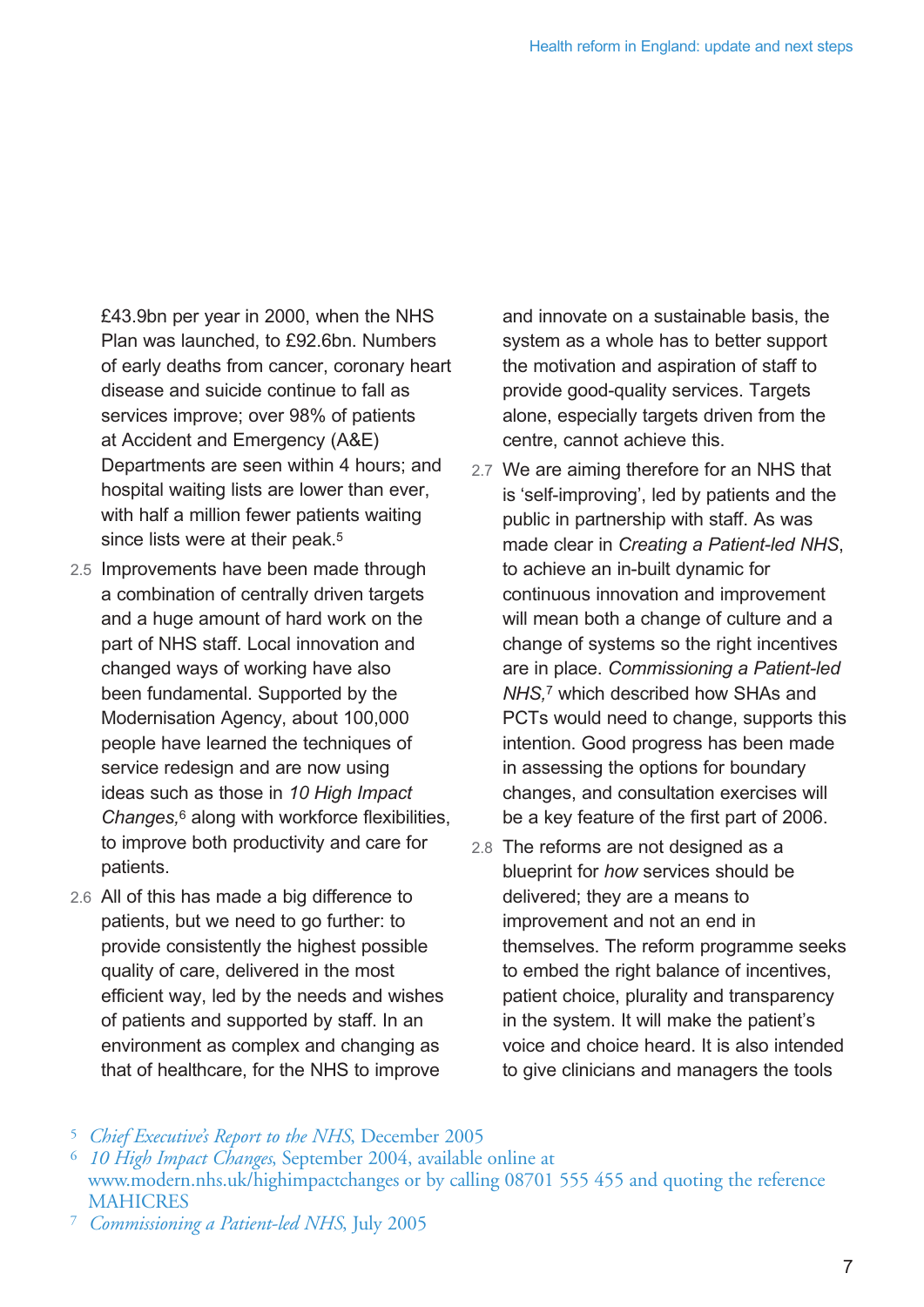*they need to make good use of resources, to respond flexibly to the changing needs of their patients and populations.* 

*2.9 Above all, the reform programme continues to be founded on and reinforces the core values and principles of the NHS: equal access to care available at the point of need, regardless of ability to pay; care that is personal to each individual patient, and all achieved within a tax funded system which must achieve value for contributors' money.*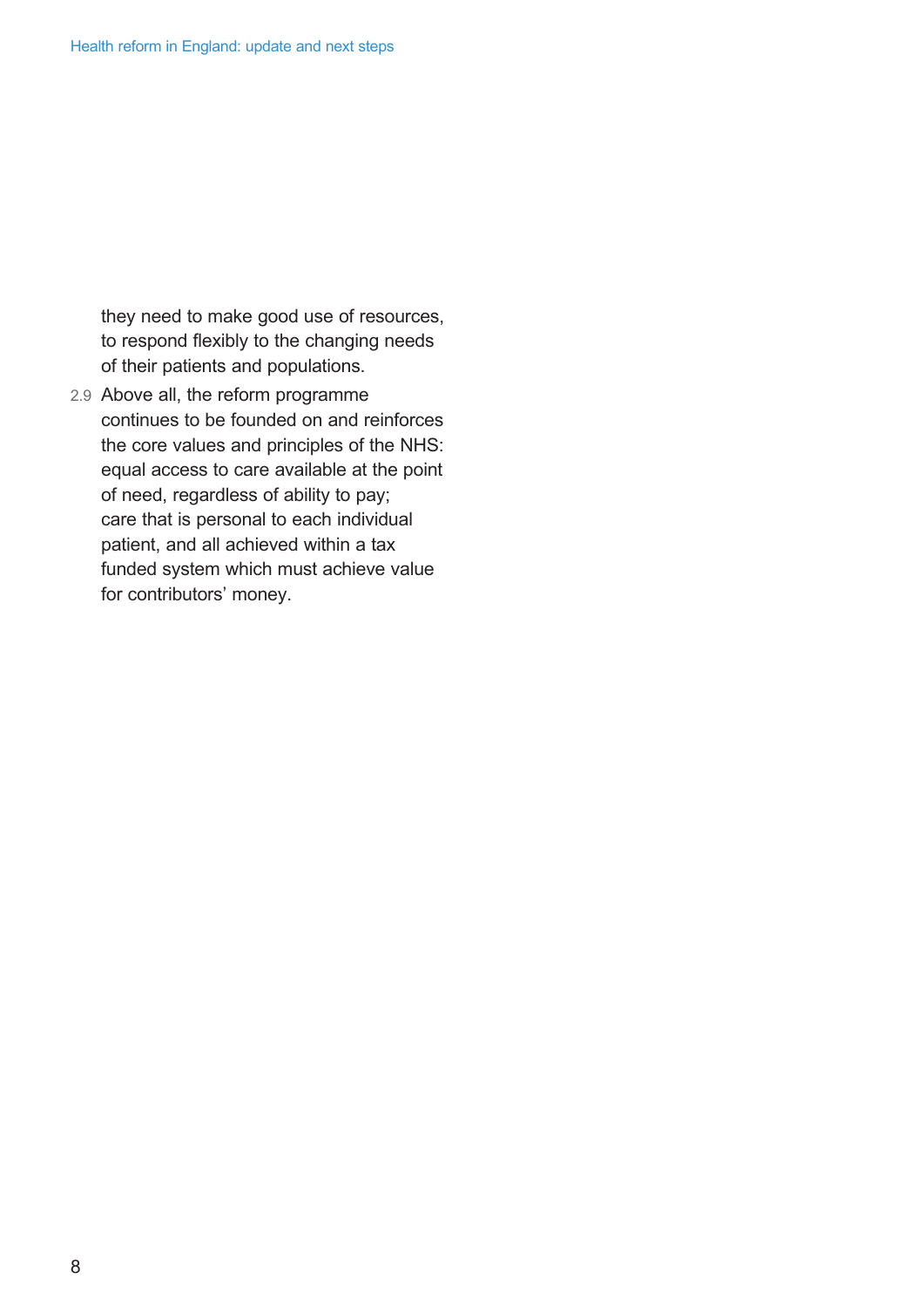# 3. **The framework for the reforms**

- *3.1 The aim is to create a service devoted to identifying and meeting the needs and preferences of patients and the public and to shaping service delivery accordingly.*
- *3.2 The system reform programme represents a coherent and mutually supporting set of reforms, which together provide systems and incentives to drive improvements in health and health services, increase responsiveness to patients and help to achieve reductions in health inequalities.*
- *3.3 While the impact of the programme will depend upon its coherence as a whole, it is most easily described as four related streams of work, as set out in the diagram below.*
- *> More choice and a much stronger voice for patients (demand-side reforms):* 
	- *Patient choice. Providing more choice and control over treatment and services is a key feature of a system that is self-improving and within which services are designed around patients.*
	- *Better information for the public about health and health services. High-quality information that is accessible and can be tailored to individual needs will ensure that choice is meaningful (based on factors that will improve patients' experience and drive better health outcomes) and will help*



#### **Framework for the reforms**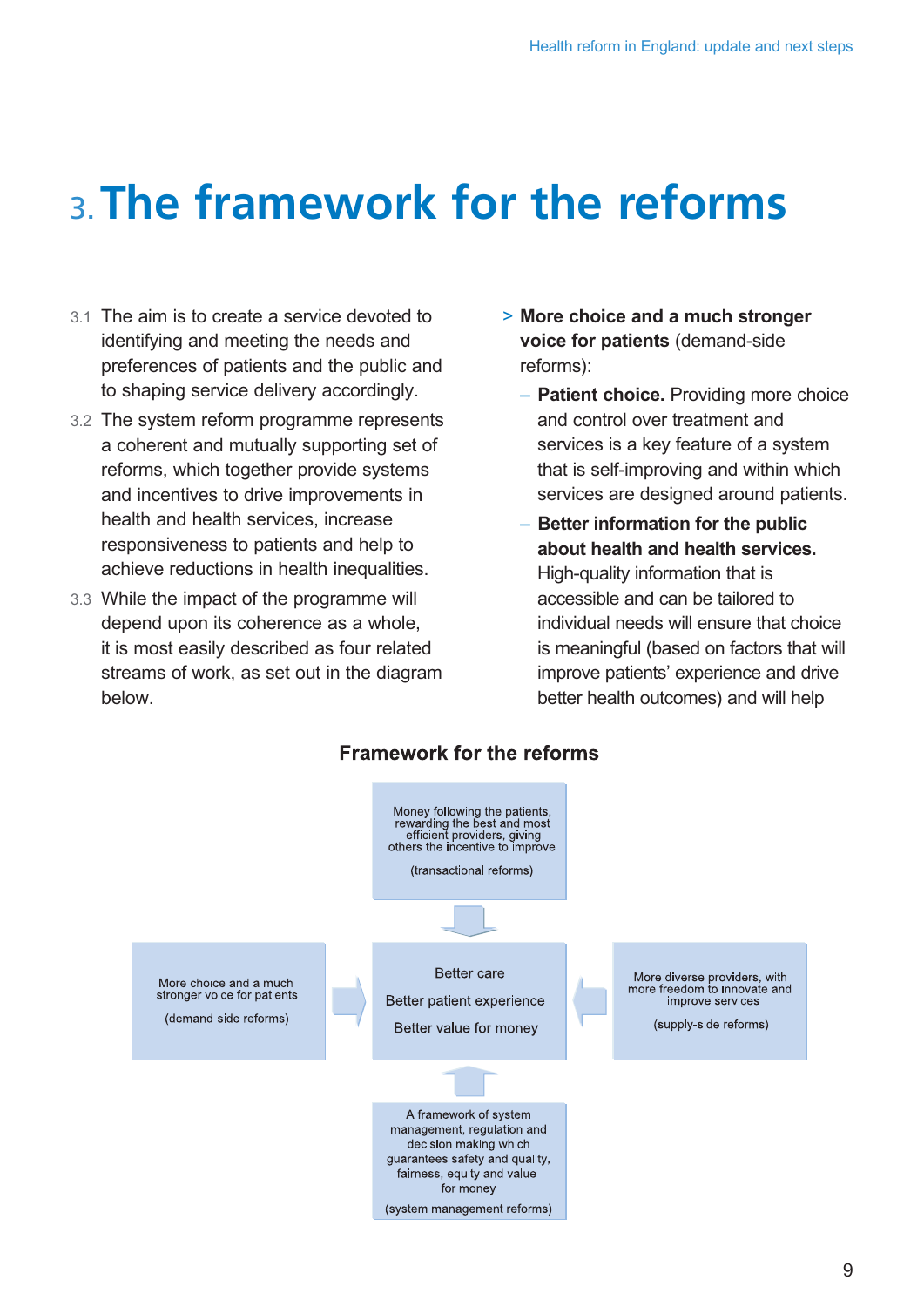*patients, especially those living with long-term conditions, to manage their own health.* 

- *A new system of commissioning. Practice based commissioning will give GPs and primary care professionals, working closely with and supported by stronger PCTs, the tools to innovate and influence local service development for the benefit of patients, and on behalf of local populations and the taxpayer. It will also help to strengthen commissioning with local partners, especially social care commissioners. This is discussed in more detail in annexe D.*
- *> More diverse providers, with more freedom to innovate and improve services (supply-side reforms):* 
	- *NHS Foundation Trust status. The continuing programme to create NHS providers with more freedom from central performance management and greater accountability to local people is a key element of reform. The freedom and flexibilities of foundation trust status give front-line healthcare professionals and local managers the incentive to improve services and innovate in response to the needs of their patients and local populations.*

#### *– A wider range of providers.*

*Introducing more providers from the private and voluntary sectors, including new NHS social enterprises, will bring more capacity, more innovation and new ways of working. The development of a wider range of primary and community services, including those provided by PCTs, will also provide new and innovative models of care. Both of these developments will offer real alternatives for patients.* 

*– Workforce reform. Workforce modernisation is key to ensuring we have flexible, productive working practices that will support a patientfocused NHS. There has been significant investment in new contracts for almost all NHS staff, and a move away from traditional occupational roles towards defined competencies is supporting greater flexibility. Education, training, pay, workforce planning and regulation are all being designed to support staff competencies and to ensure that staff are enabled to deliver the changes in practice and culture that will underpin the reforms set out in this document.*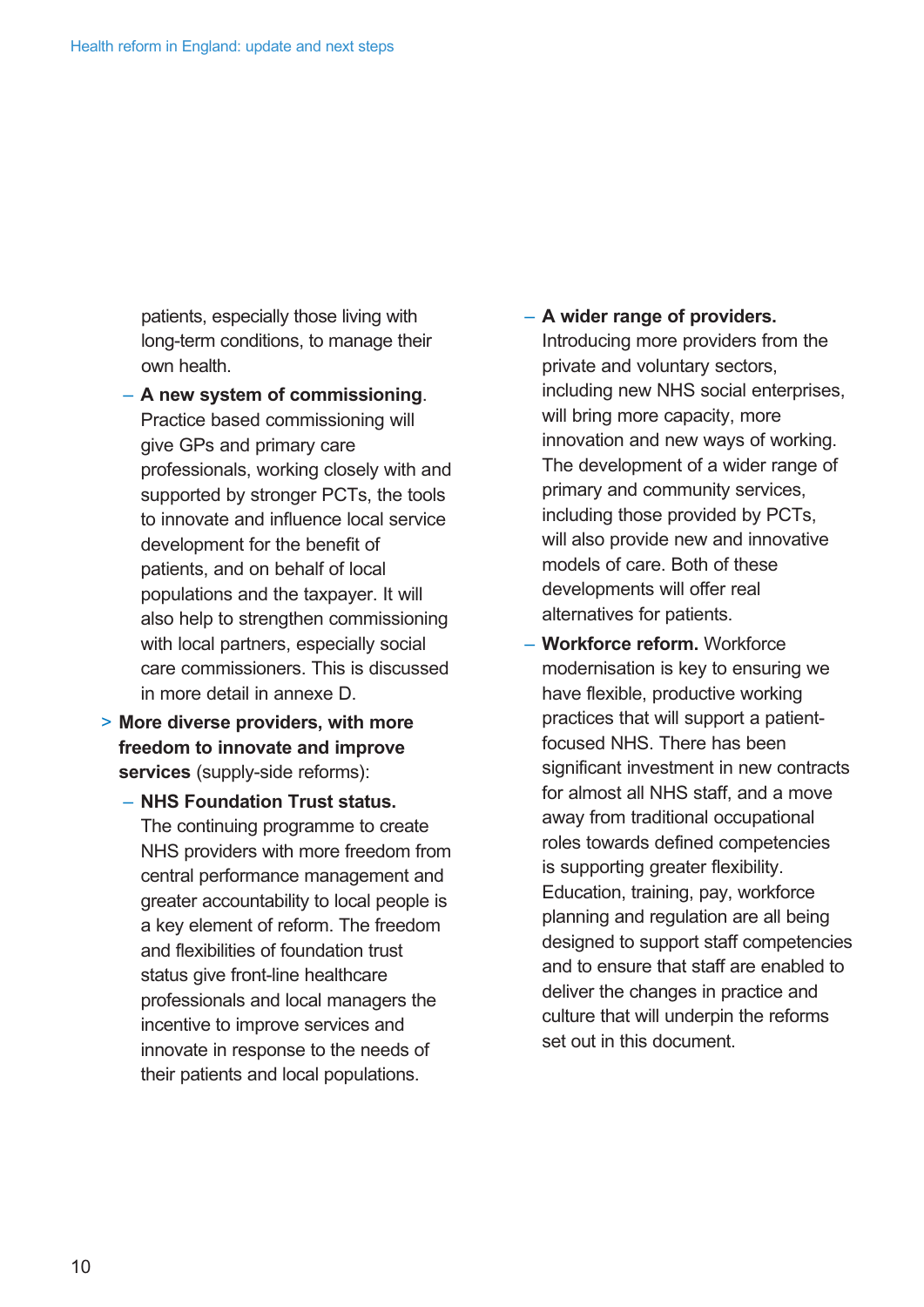- *> Money following the patients, rewarding the best and most efficient providers, giving others the incentive to improve (transactional reforms):* 
	- *Payment by results (PbR). Combined with patient choice and better information for patients, PbR will bring greater financial transparency to the system. It will benefit respected and productive services and whole hospitals, and provide incentives to improve for those providers struggling on quality or cost control. PbR also provides incentives for the development of alternative primary and community services where these are more clinically effective and cost effective than hospitalisation.*
	- *Access to information (including the National Programme for IT (NPfIT) programmes). As well as information to support patient choice, more and better clinical and management information, including robust mechanisms for hearing the views and experiences of patients and the public, will enable providers to understand and respond to patients' needs. Practices and PCTs will use such information to drive commissioning decisions to align services with population needs. Better information will also help practices, PCTs and regulators to track quality and performance.*
- *> A framework of system management, regulation and decision making which guarantees safety and quality, fairness, equity and value for money (system management reforms). The framework will need to address:* 
	- *governance: a comprehensive description of roles and responsibilities of organisations which, respectively, performance manage or regulate the system as a whole;*
	- *standards: setting standards and monitoring compliance with the required standards among both the NHS and independent sector providers of NHS services;*
	- *licensing providers: ensuring that providers meet the required quality standards, and potentially using a licensing or accreditation system;*
	- *competition policy: setting the rules for an appropriate degree of competition and challenge within a public service framework that protects essential services and promotes cooperation where needed;*
	- *performance regime: a system to identify problems early on, to provide help and support and to address serious clinical and/or financial failure; and*
	- *setting prices: advising on and determining the level of NHS tariff so as to create incentives for improving services and health outcomes and increasing productivity.*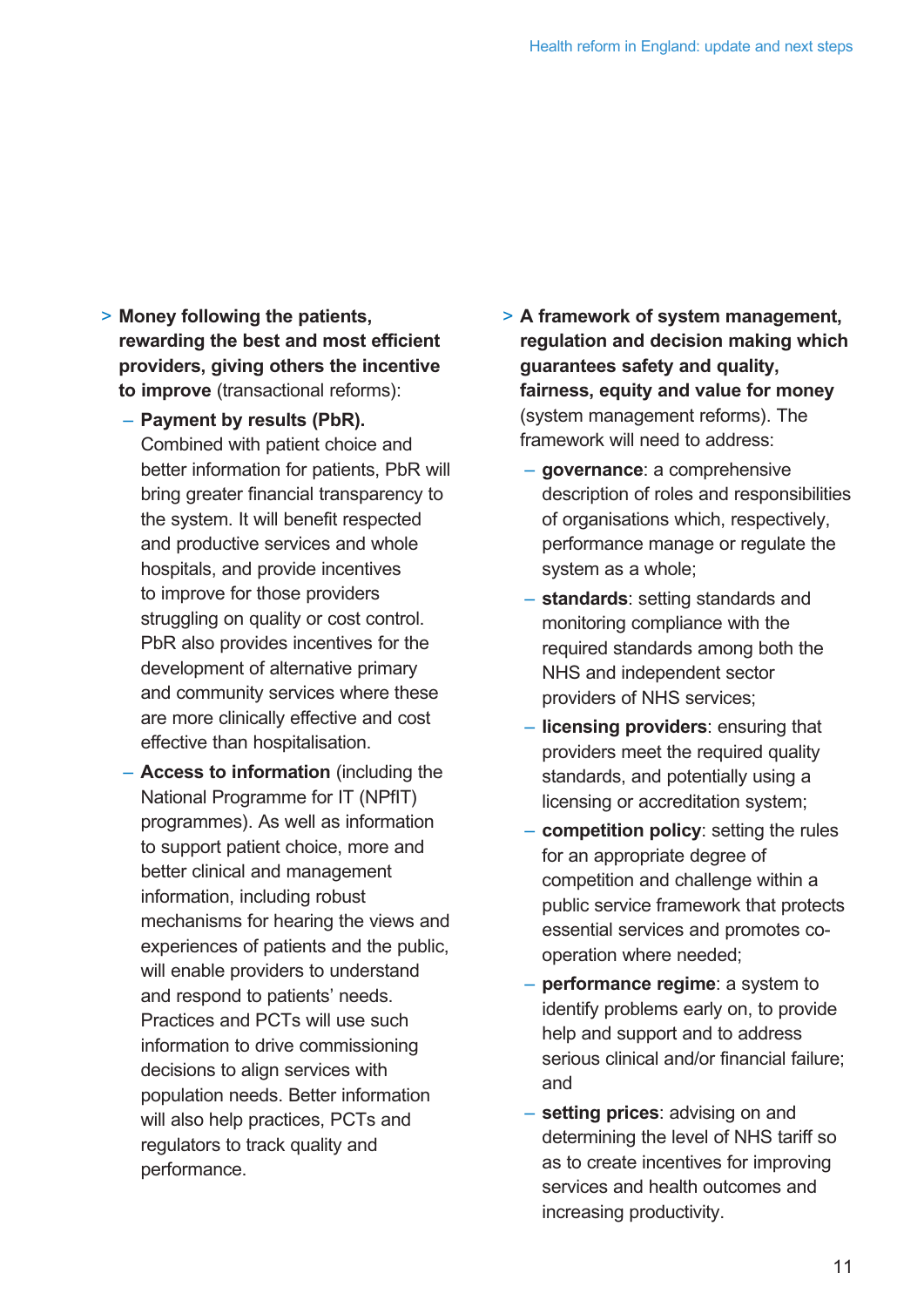- *3.4 The forthcoming White Paper will build on these strands of work, setting out proposals for improving patients' choice of health and care services in the community and strengthening their influence over available services. The elements of the health system reform programme described in this document will be key drivers to deliver the vision for the future of community services.*
- *3.5 Annexe A provides on a single page a brief summary of the four strands of the reform agenda. While it is useful to categorise the reforms into these four strands, in practice the benefits of higher quality and more responsive care for patients, and better value for money for the taxpayer, will be realised through the interactions between all four elements.*
- *3.6 Better and more responsive services will be driven by the combined effect of more information on quality, patients exercising choice on the basis of such information and advice, and money following the patient. The combination of PbR and better commissioning by practices and PCTs will make it easier to invest in local services. A clear rules-based system will provide confidence for patients, and will encourage innovation as providers understand the rewards and risks. Moreover, it will be for local health communities to use the incentives and opportunities offered by the reforms to achieve improvements locally.*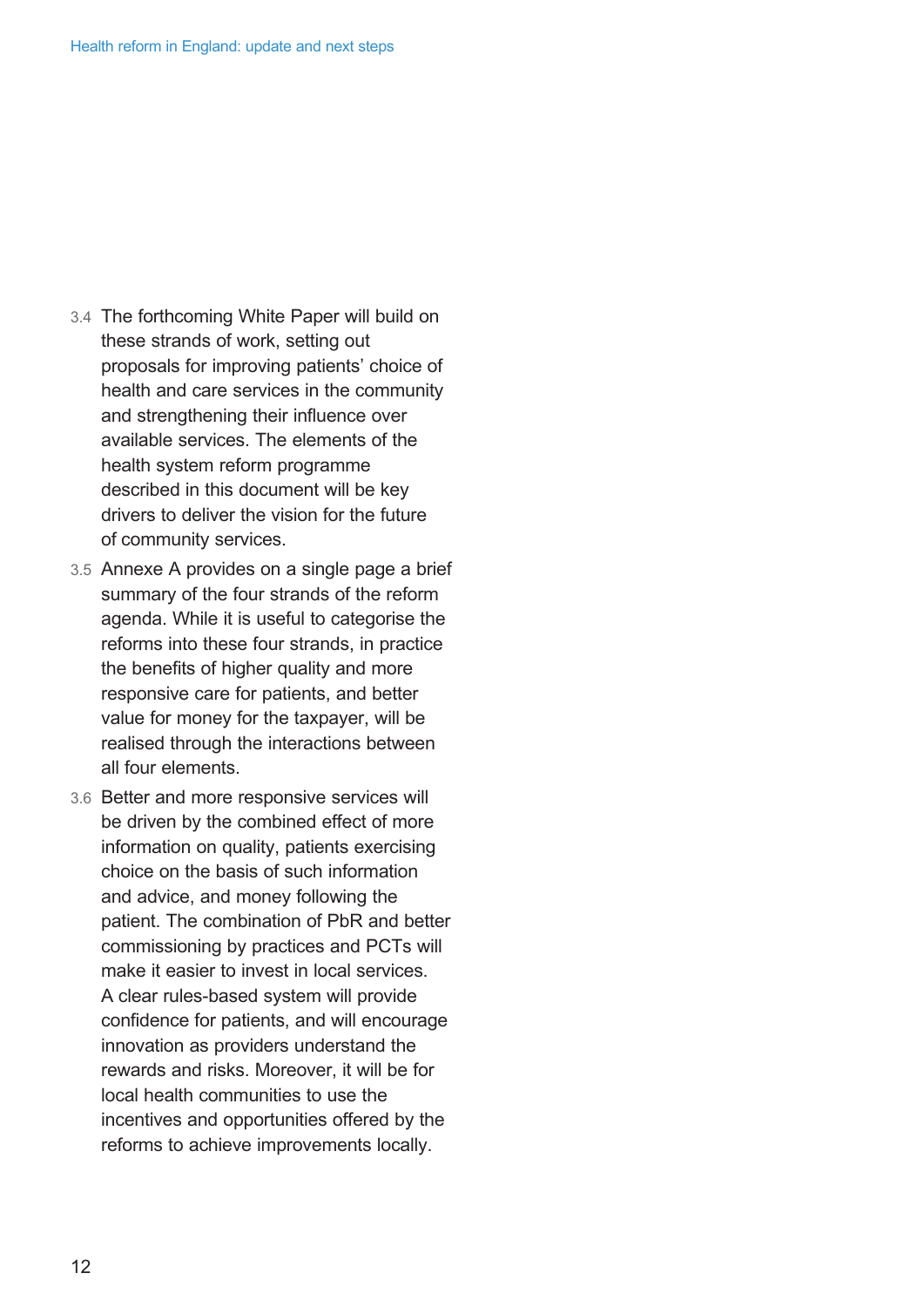## 4. **The benefits for patients**

- *4.1 This section looks at the reforms from the perspective of patients. When any one of us or our loved ones is ill, we expect safe and high-quality treatment. We also expect to be cared for as individuals, with dignity and respect. All of the reforms are designed, in different ways, to introduce more incentives for hospitals and commissioners to fulfil patients' expectations and, crucially, more incentives for those who are not meeting patients' expectations to improve.*
- *4.2 Quality. National standards and independent inspection will continue to assure patients that all NHS-funded services are safe and of a high quality. Good clinical governance will remain a high priority. At the same time, patients will have much more information about individual services and their performance, enabling them to choose the services that best meet their needs. Choices made by patients combined with PbR will provide powerful incentives for providers to improve service quality. In future when patients choose to go to their local hospital, it will not be because it is the only option but because it is the best option for them. Patients will no longer have to make do if their local service is underperforming.*
- *4.3 Personalised, responsive services. Staff will have the incentives and levers to make the changes patients need and want. This will help to ensure that services are easier to access and more responsive. As patients express their preferences, and general*

*practices use their influence to develop new services to meet local needs better, services should become increasingly responsive to patients' wishes. Shorter waits, one-stop clinics for diagnostics, and increased provision of healthcare in patients' homes are just some examples of services that are likely to develop in response to new incentives.* 

- *4.4 Access. Patients will be able to gain access to healthcare in new ways that are more flexible and fit around the rest of their lives. For example, PBC will enable general practices to shape services in line with what they know is important to their patients. This is likely to mean more services delivered in local communities, such as urgent, preventative and rehabilitative care, so helping to avoid unnecessary admissions to hospital. It is also likely to mean more services provided in places other than hospitals, close to where people live and work and available at times that are convenient. Strengthened PCTs working with practice-based commissioners will be critical to these changes. Better information will help patients understand and make best use of the options available.*
- *4.5 Joined-up services. Patients should not have to negotiate their way around the system or give the same details time and again. The reforms will support services to become more integrated. Improved information systems will be key here, enabling clinical information to be more*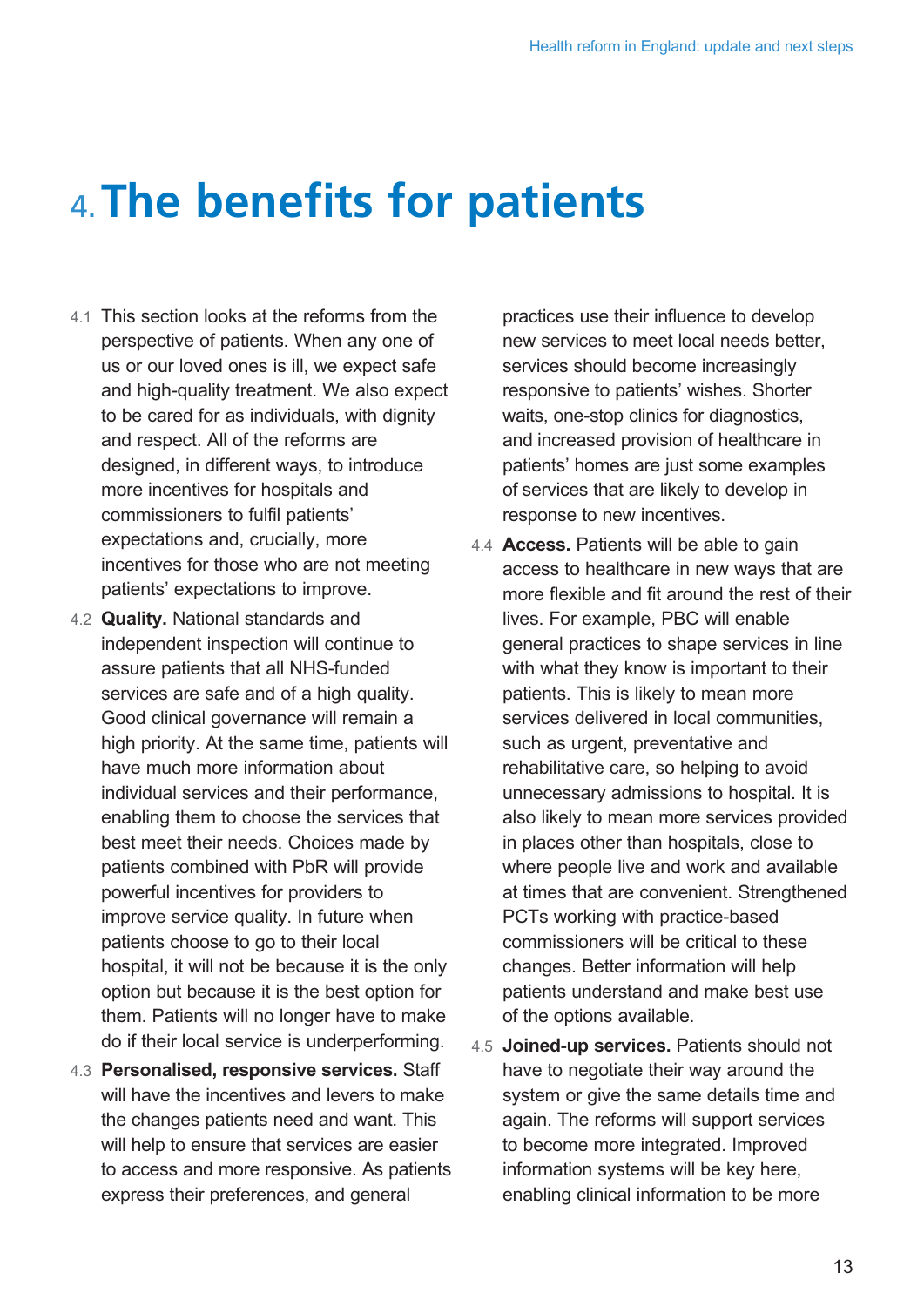*easily exchanged between clinicians according to protocols and where appropriate. General practices, PCTs and local authority commissioners, working together, will look at the whole patient 'journey' of care and how it can be made smoother, using and developing clinical networks. There will therefore be a greater focus on joint commissioning between healthcare and social care and better integration between healthcare, social care and other local government services.* 

*4.6 Having a say. Choice and flexible access will give patients much more of a say about how and where they use healthcare. GPs refer over nine million patients to hospital every year for a first outpatient appointment. The choices patients make will provide powerful insights into the things patients believe are important and the services they want. There will be more opportunity for local people to influence the way hospitals are run: NHS Foundation Trusts (NHSFTs) have local people, including patients and staff, as the majority on their boards of governors. On the commissioning side, increasingly, there will be opportunities for patients to have a voice and to influence the pattern of services within their locality.* 

### *4.7 A health service as well as a sickness service. Increasingly, the healthcare system will become more proactive in working with patients to enable them to manage and protect their own health in the long term. Local practices will have incentives to provide locally based health improvement and health protection services. They will be able to use their budgets to invest in such services, which could be provided by the local PCT or by private or voluntary sector providers, or by a combination of these. Patients, for their part, empowered by more and better information and able to choose from a range of services, will be in a stronger position to manage their own health and well-being. Tackling inequalities in health will become more important, as it will ensure that more people can benefit from good health.*

*4.8 The forthcoming White Paper will describe how the reform principles can be used to bring benefits to patients cared for in primary and community settings; it will also set out expectations of how services need to work together locally to improve the health and well-being of local populations.*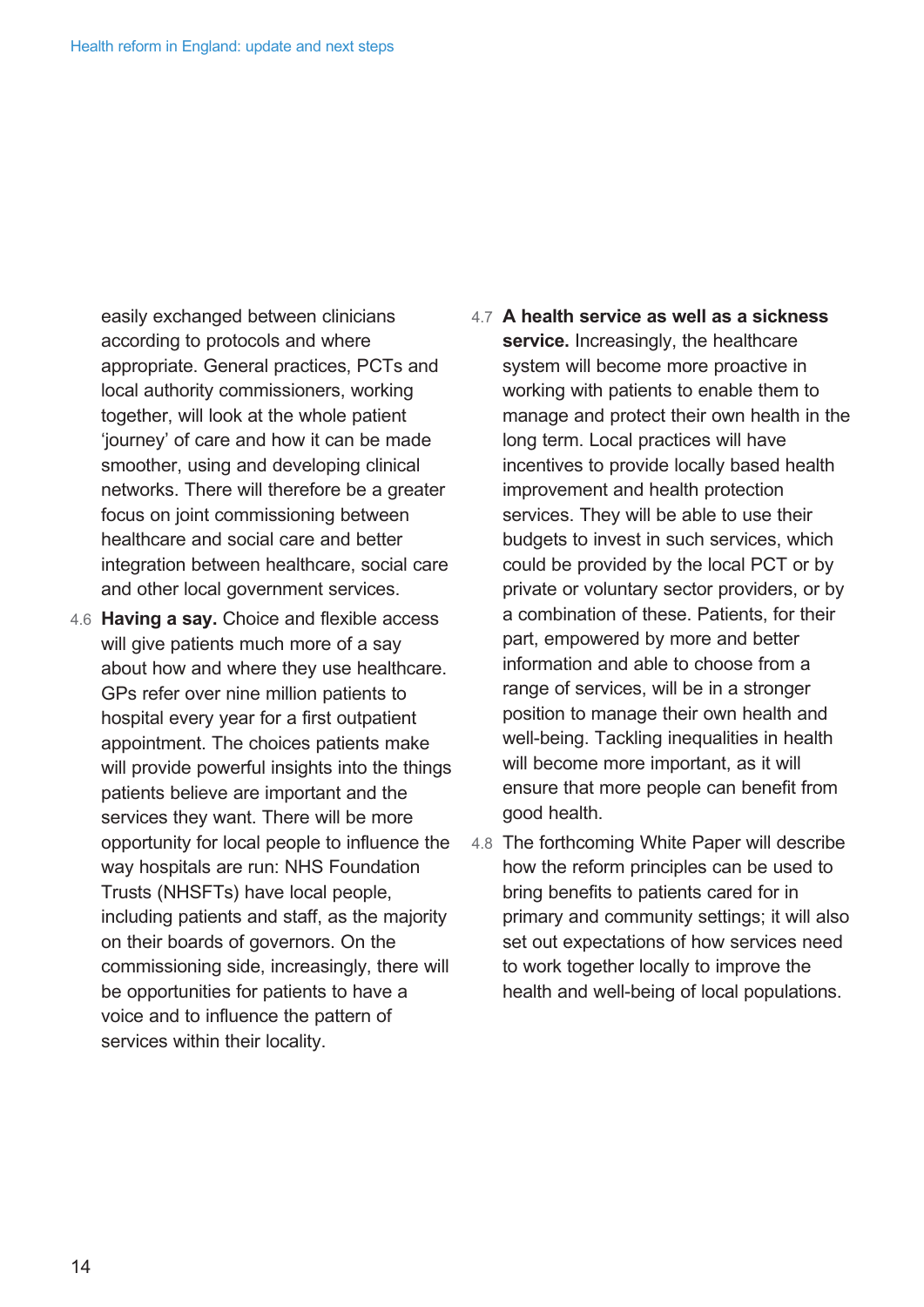## 5. **Taking stock and the next steps**

- *5.1 This document has described a three-year programme of development and implementation of reform. The objective is to embed within the healthcare system incentives for continuous improvement in quality, health and health outcomes, and value for money. The next three years will be a period of transition during which implementation and organisational change will have to be achieved at the same time as financial balance is held and performance is maintained and improved.*
- *5.2 This is a reform programme rather than a single event. Annexe B sets out the key implementation milestones for aspects of the reform programme already announced. Clearly, there are a number of areas where significant additional development is required. This is to be expected given the scale of the reform. Annexe C lists guidance which will be published in 2006. The Department of Health will lead the process to develop this guidance, with the close involvement of the National Leadership Network (NLN),8 SHAs, clinicians and managers from across the NHS and other stakeholders to inform options and develop recommendations. We will also want to ensure that the perspectives of taxpayers and of patients are fully reflected in all aspects of reform.*
- *5.3 As mentioned earlier, strong commissioners will be crucial to the development of a patient-led NHS. During 2006, following consultation, there are likely to be changes to SHAs and to a number of PCTs. The roles of both types of organisation will also develop and change. Annexe D looks in more detail at the vision for commissioning in the new system. These descriptions will inform the development process for the reconfigured organisations. A fuller policy document on all aspects of commissioning will be published in 2006.*
- *5.4 An understanding of the context and direction of health reform is important to the management and delivery of services over the next three years. At the same time, a crucial role for the Department of Health will be to set clear expectations of the requirements on the NHS in these transition years. Maintaining financial balance in the system will be critical as we introduce such a complex set of transformational reforms. It will also be essential for the NHS to meet existing and already announced targets, especially that of an 18-week maximum wait from referral to the start of treatment. There will be specific risks associated with different stages of the transition, particularly in 2006/7, as aspects of the reforms, such as PbR, are implemented and SHA and*

<sup>8</sup> The NLN brings together over 170 leaders from across healthcare and social care, including from the voluntary sector. Its members will not only assist in developing the reform agenda, but also provide feedback as the different elements are implemented.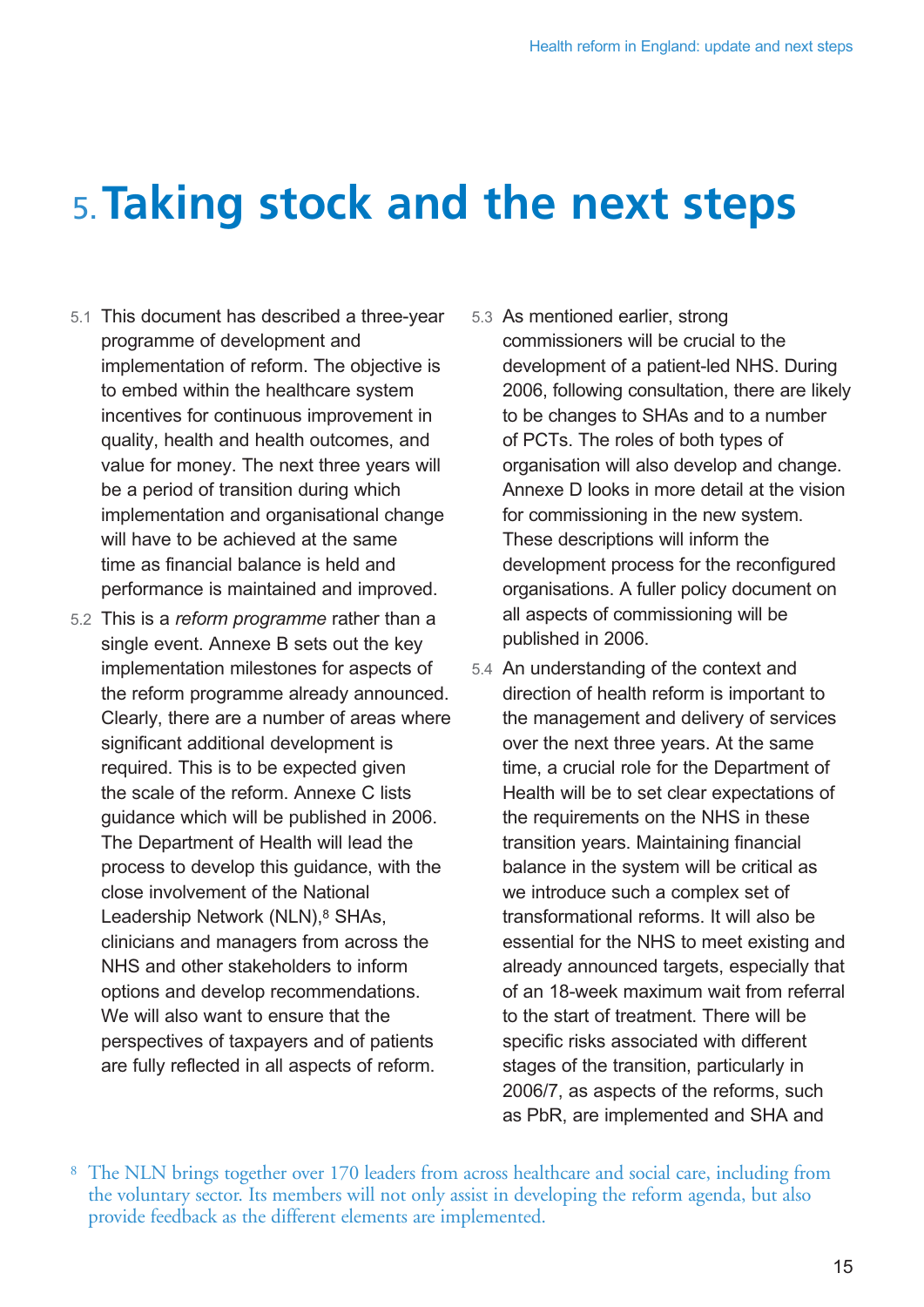*PCT reconfigurations are put in place. We will therefore produce clear rules to cover each stage of the transition, rules which take full account of the state of reform implementation and the capacity and capability of the NHS as a whole to manage each phase of change.* 

- *5.5 The first of these sets of rules, those for 2006/7, will be published in January 2006. This will be a comprehensive document covering all aspects of the system specific to 2006/7, including:* 
	- *> financial requirements;*
	- *> information on commissioning;*
	- *> the approach to contracts;*
	- *> rules for PBC;*
	- *> supply-side issues, including rules on mergers, integration and reconfigurations;*
	- *> plans for and update on PbR;*
	- *> performance management in 2006/7 (ie what is to be measured, how and when); and*
	- *> governance and accountability as we move to new SHAs and PCTs.*

#### **Conclusion**

- *5.6 This document has described a single framework for reform of the NHS in England and explained how the elements of reform are expected to interact. The intended outcomes are better-quality patient services and improved value for taxpayers' money. The document has also provided a framework, up to 2008, for taking forward the implementation and further development of this work. This next stage will now be co-ordinated and led by the Department of Health's Policy Directorate, with significant contributions from the NHS and wider health community, to ensure that the reforms are well designed and that experience of implementation is fed back into policy development.*
- *5.7 If you would like to comment on any aspect of this document or the attached annexes, please email Bill McCarthy, Director of Policy, at nhs[.reform@dh.gsi.gov.uk.](mailto:reform@dh.gsi.gov.uk)*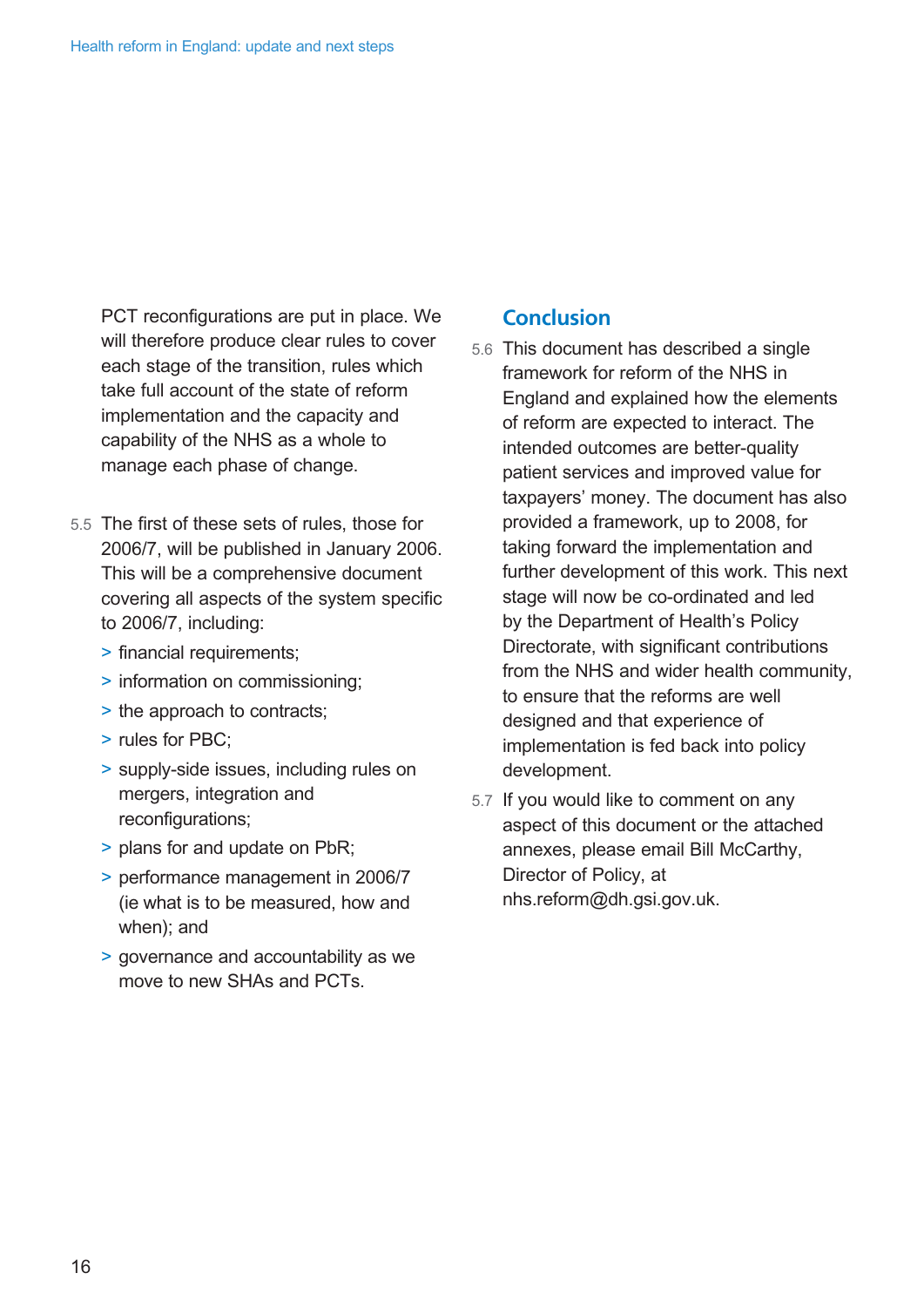## Annexe A **Health reform in England: Framework**

| More choice and a<br>much stronger voice<br>for patients (demand-<br>side reforms)                                                                                                                                              | <b>More diverse</b><br>providers, with more<br>freedom to innovate<br>and improve services<br>(supply-side reforms)                                                                                     | <b>Money following the</b><br>patients, rewarding<br>the best and most<br>efficient providers,<br>giving others the<br>incentive to improve<br>(transaction reforms) | System management,<br>regulation and<br>decision making to<br>support safety and<br>quality, fairness,<br>equity and value for<br>money (system<br>management reforms)                                                                                                                                      |
|---------------------------------------------------------------------------------------------------------------------------------------------------------------------------------------------------------------------------------|---------------------------------------------------------------------------------------------------------------------------------------------------------------------------------------------------------|----------------------------------------------------------------------------------------------------------------------------------------------------------------------|-------------------------------------------------------------------------------------------------------------------------------------------------------------------------------------------------------------------------------------------------------------------------------------------------------------|
| Aim:<br>to create more<br>knowledgeable,<br>assertive and influential<br>users of services                                                                                                                                      | Aim:<br>to create more flexible,<br>responsive and<br>innovative service<br>providers                                                                                                                   | Aim:<br>to ensure that the<br>impact of patients'<br>choice is understood,<br>and that good provider<br>response is rewarded                                         | Aim:<br>to ensure safety and to<br>safeguard core<br>standards in all<br>services and to provide<br>a transparent, rules-<br>based framework for<br>key management and<br>decision-making<br>functions in a more<br>dynamic system                                                                          |
| <b>Policies:</b><br>patient choice<br>⋗<br>the commissioning<br>⋗<br>framework including<br><b>PBC</b><br>Commissioning a<br>><br>Patient-led NHS<br>information for<br>><br>patients<br>public and patient<br>⋗<br>involvement | <b>Policies:</b><br><b>NHS Foundation</b><br>⋗<br><b>Trust status</b><br>a wider range of<br>⋗<br>providers, including<br>the independent<br>(private and<br>voluntary) sector<br>workforce reform<br>⋗ | <b>Policies:</b><br>PbR<br>⋗<br>management<br>><br>information                                                                                                       | <b>Policies:</b><br>definition of new<br>⋗<br>performance<br>management and<br>regulatory functions<br>processes for<br>⋗<br>ensuring quality,<br>licensing providers<br>and price setting,<br>the competition<br>policy and the<br>performance and<br>support regime<br>wider review of<br>➤<br>regulation |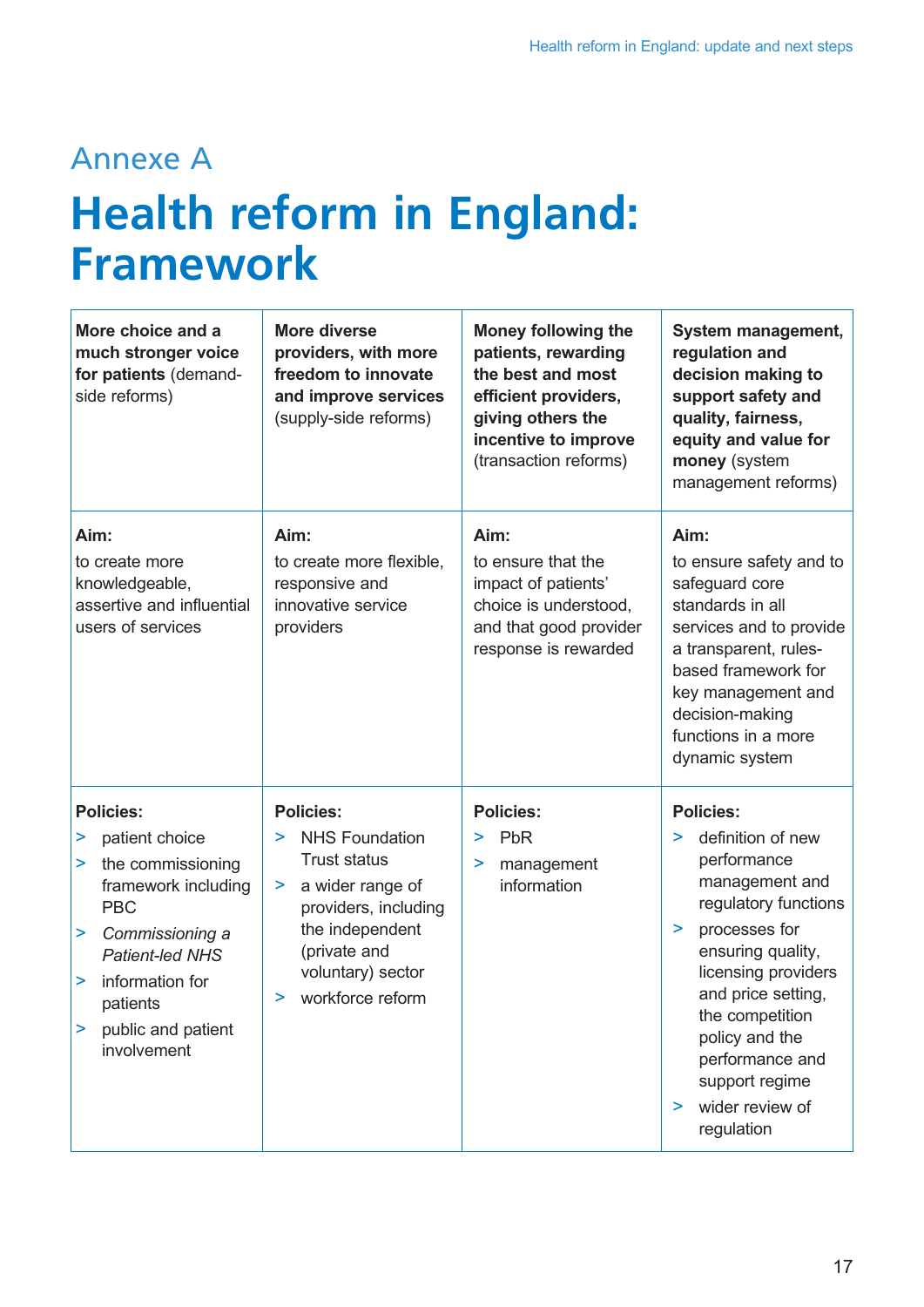## Annexe B **Health reform in England: implementation timetable**

### **The vision**

*Our vision is one where the founding principles underlying the NHS are given modern meaning and relevance in the context of people's increasing ambitions and expectations of their public services. An NHS which is fair to all of us and personal to each of us by offering everyone the same access to, and the power to choose from, a wide range of services of high quality, based on clinical need, not ability to pay.* 

#### *The Prime Minister, The NHS Improvement Plan*

*The tables below provide an overview of the commitments already in place or promised, as part of the transition to a reformed healthcare system.* 

| <b>Date</b>   | <b>Commitment</b>                                                                                                                                                   |  |
|---------------|---------------------------------------------------------------------------------------------------------------------------------------------------------------------|--|
| Jan 2006      | DH to develop NHS.UK website, extended to include information to support<br>choice at point of referral (access, location, waiting times and quality)               |  |
| Jan 2006      | Choice: DH to produce choice information leaflet for patients (customised by<br>PCT <sub>s</sub> )                                                                  |  |
| Jan 2006      | Choice: all eligible NHS patients offered a choice of at least four providers on<br>GP referral for a first consultant outpatient appointment                       |  |
| Jan 2006      | Commissioning a Patient-led NHS: launch of local consultations on changes to<br><b>PCT and SHA boundaries</b>                                                       |  |
| Mar 2006      | Commissioning a Patient-led NHS: local consultations end                                                                                                            |  |
| From Jul 2006 | Commissioning a Patient-led NHS: new SHAs and PCTs will be established                                                                                              |  |
| Dec 2006      | Arrangements in place for universal coverage of PBC in full                                                                                                         |  |
| During 2006   | Choice: 'Choose and Book' will be rolled out                                                                                                                        |  |
| 2006 and 2007 | Choice: extended choice network – choice options to include NHSFTs,<br>nationally procured independent sector treatment centres and independent<br>sector providers |  |
| 2008          | Choice: all NHS patients offered a free choice on referral of any provider that<br>meets NHS standards and price                                                    |  |

#### **Stronger voice for patients (demand-side reforms): to create more knowledgeable, assertive and influential users of services**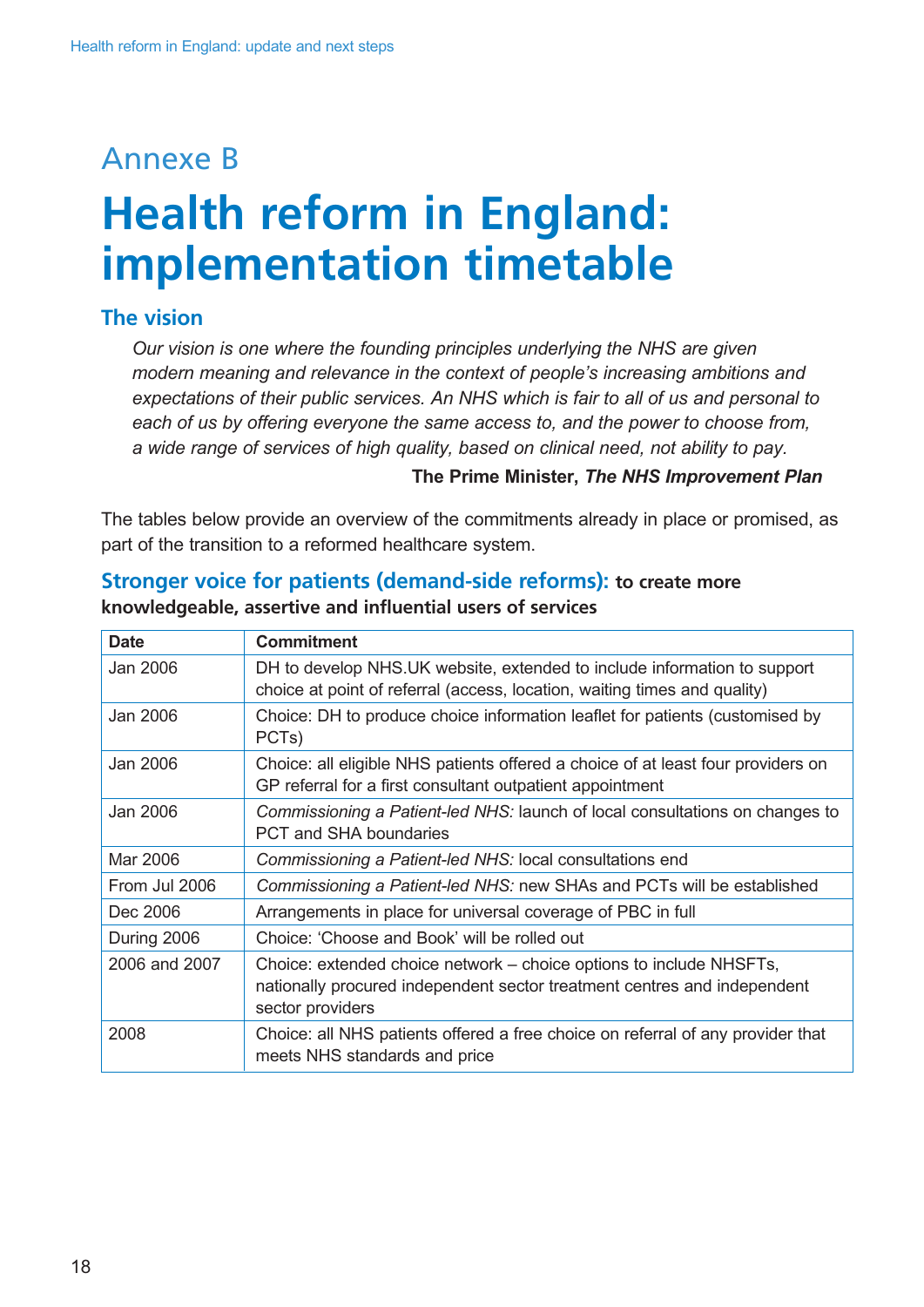### **Greater variety of services (supply-side reforms): to create more flexible, responsive and innovative service providers**

| <b>Date</b>                 | <b>Commitment</b>                                                                                                                                                                                  |  |
|-----------------------------|----------------------------------------------------------------------------------------------------------------------------------------------------------------------------------------------------|--|
| From Nov 2005               | Two-star acute, specialist and mental health trusts can submit applications to<br>become NHS Foundation Trusts                                                                                     |  |
| Dec 2005                    | Improved access to elective surgery through opening of 46 NHS treatment<br>centres by the end of 2005                                                                                              |  |
| From Dec 2005               | DH to issue further invitations to negotiate to the independent sector for<br>elective and diagnostic services                                                                                     |  |
| Jan 2006                    | Launch of NHS Foundation Trust preparation project                                                                                                                                                 |  |
| Jan to Jul 2006             | Transition to NHS Foundation Trust status: Monitor to lead diagnostic process<br>on local NHS trusts; SHAs to lead implementation plans                                                            |  |
| From Jul 2006               | Reconfiguration of ambulance trusts (see also below)                                                                                                                                               |  |
| Oct 2006                    | First independent sector diagnostics service open                                                                                                                                                  |  |
| During 2006<br>and 2007     | DH procurement of additional elective capacity from the independent sector<br>through the first wave of the treatment centre programme                                                             |  |
| 2008                        | Patients' treatment will commence within a maximum of 18 weeks from referral<br>by their GP                                                                                                        |  |
| 2008                        | All NHS trusts have the opportunity to apply to become NHS Foundation Trusts                                                                                                                       |  |
| From June 2005<br>to 2008/9 | Implementation of the ambulance review, Taking Healthcare to the Patient, <sup>9</sup><br>including new ways of working to deliver patient-centred care, eg emergency<br>care practitioners (ECPs) |  |

#### **Transactions and incentives: to ensure that the impact of patients' choice is understood, and that good provider response is rewarded**

| <b>Date</b>                  | <b>Commitment</b>                                                                                                                     |
|------------------------------|---------------------------------------------------------------------------------------------------------------------------------------|
| Implemented<br>from Apr 2006 | New General Medical Services contractual arrangements for GP practices<br>(subject to agreement by all parties)                       |
| Apr 2006                     | The national tariff (PbR) for acute services will cover A&E, elective and<br>non-elective admissions and outpatient care in hospitals |
| Apr 2008                     | The new system of PbR will be fully operational                                                                                       |
| Apr 2008                     | Improved and more clinically meaningful Health Resource Groups (version 4)<br>in support of PbR                                       |

<sup>9</sup>*Taking Healthcare to the Patient: Transforming NHS Ambulance Services*, June 2005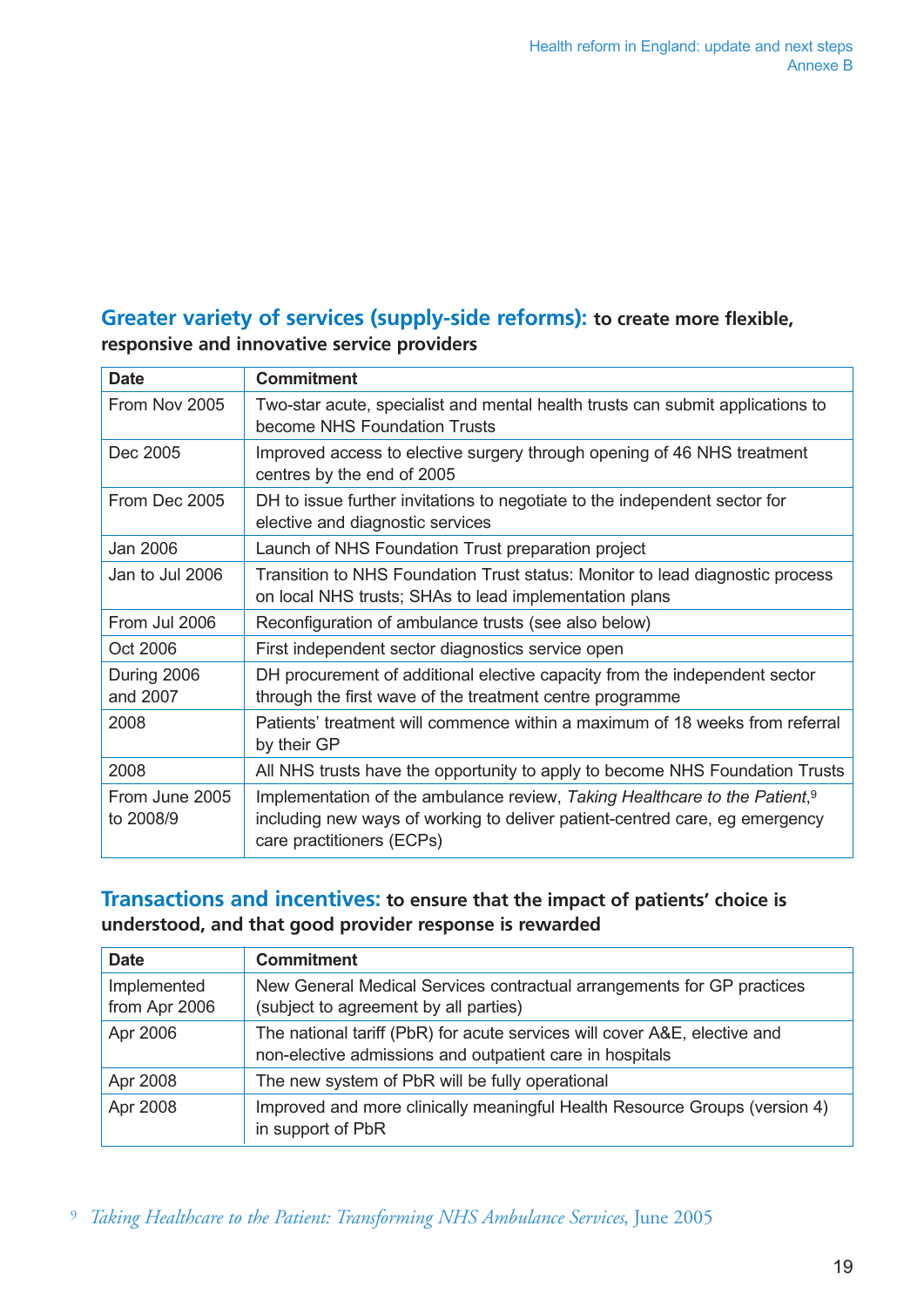#### **System management, regulation and decision making: to support quality, safety, fairness, equity and value for money**

| <b>Date</b>   | <b>Commitment</b>                                                                         |
|---------------|-------------------------------------------------------------------------------------------|
| Jan 2006      | System management: operational 'rules' for 2006/7                                         |
| Apr 2006      | Code of conduct for PbR in place                                                          |
| Apr 2006      | Core assurance framework for PbR introduced                                               |
| 2006 and 2007 | Changes to SHAs and PCTs implemented; new roles and responsibilities<br><i>introduced</i> |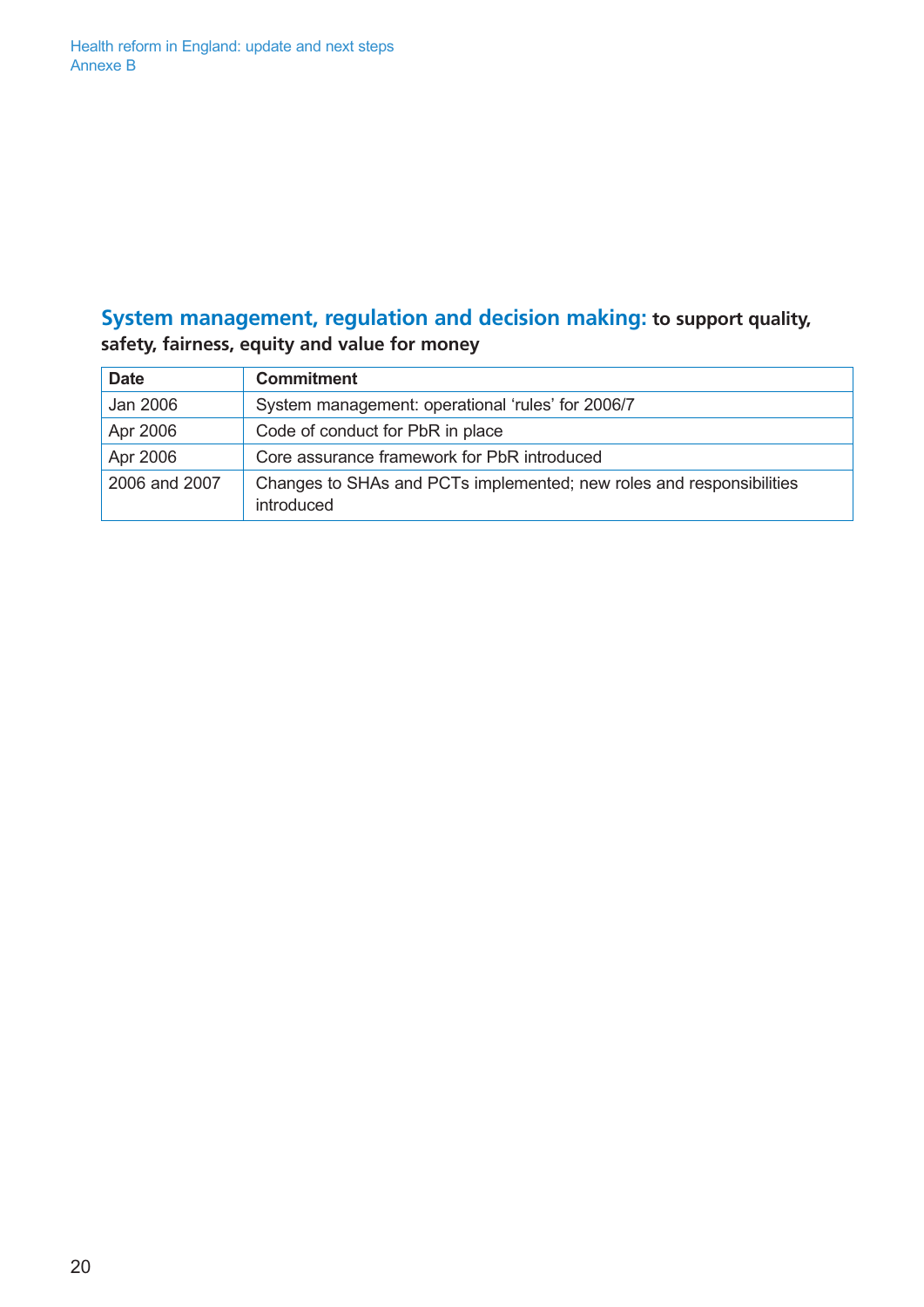## Annexe C **Health reform in England: forthcoming guidance timetable**

The tables below describe the major publications and guidance planned for 2006, the next phase of the reform programme.

### **Vision and direction**

| <b>Publication date</b> | <b>Guidance</b> |                                                               | <b>Description</b>                                                                                                                                                                                                                                                                                                                                                                                                      |
|-------------------------|-----------------|---------------------------------------------------------------|-------------------------------------------------------------------------------------------------------------------------------------------------------------------------------------------------------------------------------------------------------------------------------------------------------------------------------------------------------------------------------------------------------------------------|
| Dec 2005                | $\mathbf{1}$ .  | Health reform in<br>England: update and<br>next steps         | (The present publication).                                                                                                                                                                                                                                                                                                                                                                                              |
| <b>Jan 2006</b>         | 2.              | <b>Rules for 2006/7</b>                                       | This will be a comprehensive document covering<br>all aspects of the system specific to 2006/7,<br>including: financial requirements; information on<br>commissioning; the approach to contracts; rules<br>for PBC; supply-side issues; plans for and update<br>on PbR (see document 9 below); performance<br>management in 2006/7; and governance and<br>accountability during the transition to new SHAs<br>and PCTs. |
| <b>Early 2006</b>       | 3.              | White Paper on<br>primary and<br>community health<br>and care | The White Paper will set out a strategic vision for<br>health and healthcare services in the community;<br>it will explain how the reform programme's<br>incentives and flexibilities (thus far focused on<br>hospitals) will be available in primary and<br>community care settings.                                                                                                                                   |
| Dec 2006                | 4.              | Updated framework<br>and rules for 2007/8                     | At the end of the year, this paper will provide an<br>update and will describe rules for 2007/8, taking<br>account of progress, feedback and lessons<br>from implementation during 2006 as well as<br>developments in organisational capacity.                                                                                                                                                                          |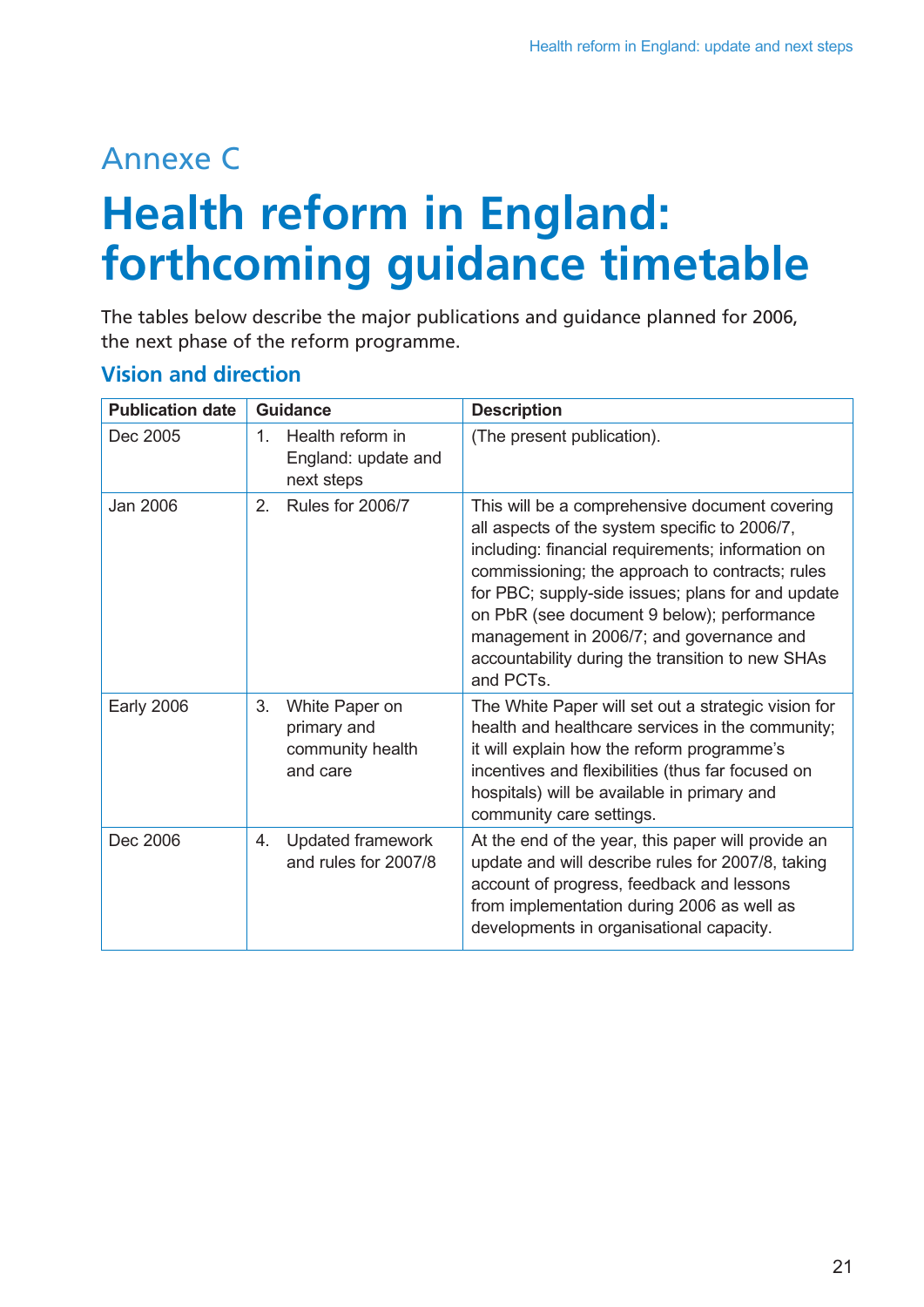#### **Stronger voice for patients (demand-side reforms): to create more knowledgeable, assertive and influential users of services**

| <b>Publication date</b> | <b>Guidance</b>                                                                                                          | <b>Description</b>                                                                                                                                                                                                                                                                                                                                                                                                                                                                                                                                                                                                                                                                                                                                                                                                                                                                                                                                                                                                                     |
|-------------------------|--------------------------------------------------------------------------------------------------------------------------|----------------------------------------------------------------------------------------------------------------------------------------------------------------------------------------------------------------------------------------------------------------------------------------------------------------------------------------------------------------------------------------------------------------------------------------------------------------------------------------------------------------------------------------------------------------------------------------------------------------------------------------------------------------------------------------------------------------------------------------------------------------------------------------------------------------------------------------------------------------------------------------------------------------------------------------------------------------------------------------------------------------------------------------|
| Summer 2006             | 5.<br>Framework for<br>commissioning,<br>practice-based<br>commissioning and<br>national contract<br>template for 2007/8 | This will be a detailed framework for<br>commissioning, bringing together in one place<br>policy and implementation guidance on<br>commissioning and PBC and expectations of<br>how PCTs, GPs and health and social care<br>commissioners will work together. The document<br>will include:<br>> further advice on roles and responsibilities;<br>> the approach to specialised commissioning in<br>the reformed health system;<br>a legally robust framework for local contractual<br>⋗<br>negotiations, which is likely to include:<br>national requirements setting out minimum<br>standards expected of all providers for<br>NHS patients (ie the route for delivering<br>key national priorities); and<br>a component to be agreed locally allowing<br>for PCT priorities. It will explain the<br>transitional issues and set out the<br>contracting processes and tools for<br>implementation for 2007/8;<br>> details of proposed back-office functions,<br>including a national settlement system to<br>support commissioning. |
| Autumn 2006             | Framework for next<br>6.<br>steps on patient<br>choice: implementation<br>(to 2008) and options<br>on future policy      | This will set out the framework for policy and<br>practice on choice, looking forward to 2008 and<br>beyond. It will include elements for discussion<br>and consultation, particularly on the themes of<br>how best to maximise and broaden choice in the<br>context of a publicly funded service and of the<br>range and type of information (particularly clinical<br>information) to support informed choice.                                                                                                                                                                                                                                                                                                                                                                                                                                                                                                                                                                                                                       |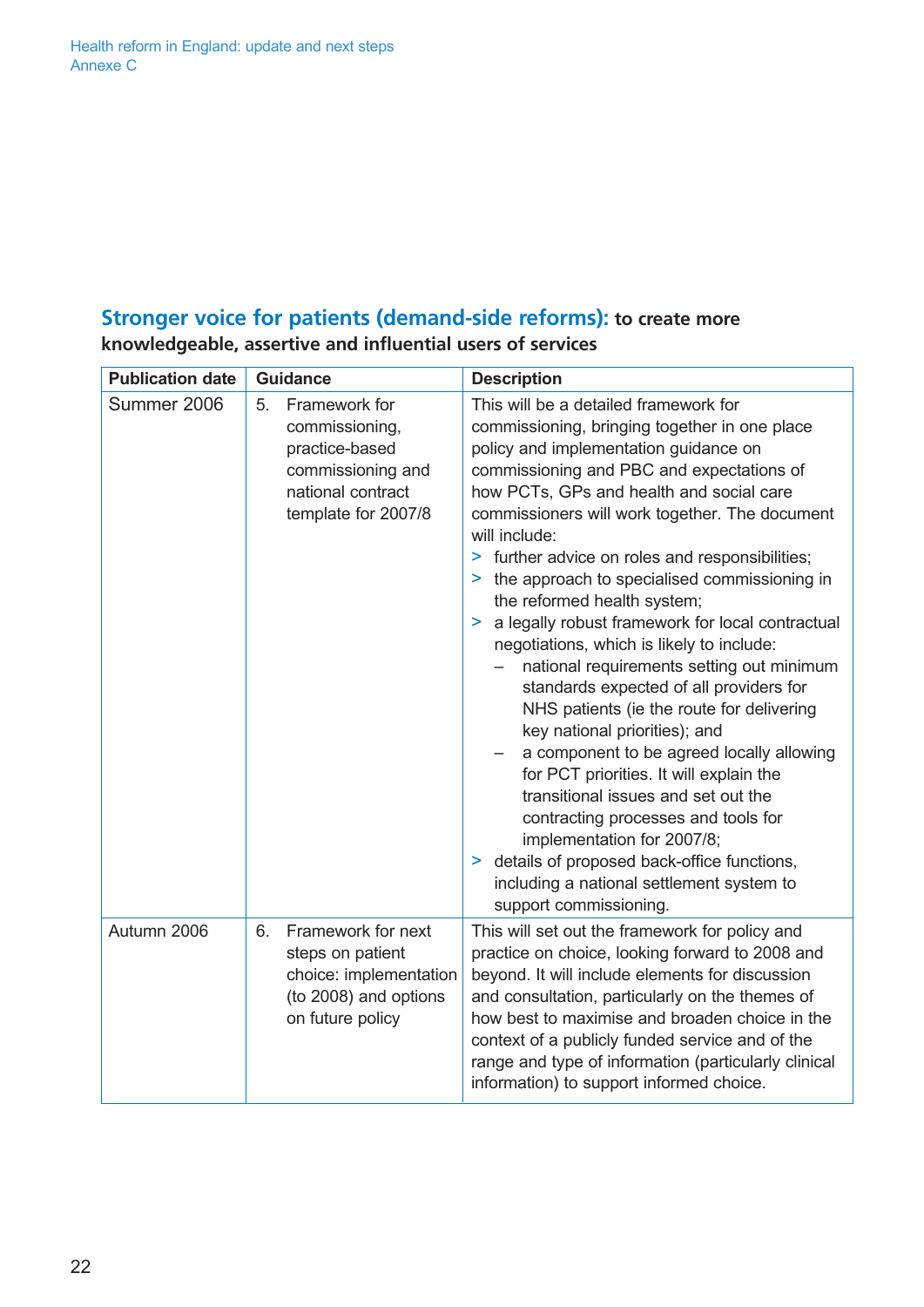### **Greater variety of services (supply-side reforms): to create more flexible, responsive and innovative service providers**

| <b>Publication date</b> | <b>Guidance</b>                                                              | <b>Description</b>                                                                                                                                                                                                                                                                                                                                                                                              |
|-------------------------|------------------------------------------------------------------------------|-----------------------------------------------------------------------------------------------------------------------------------------------------------------------------------------------------------------------------------------------------------------------------------------------------------------------------------------------------------------------------------------------------------------|
| Summer 2006             | Framework for future<br>$7_{\scriptscriptstyle{\sim}}$<br>of provider reform | Bringing together in a single document a<br>comprehensive view of the provider side of the<br>healthcare system, including next steps on<br>NHSFTs; the medium-term future of independent<br>sector providers; guidance on future models of<br>provision for primary and community services<br>(building on proposals in the White Paper); policy<br>on 'social enterprise'; and accreditation of<br>providers. |
| Summer 2006             | Framework for future<br>8.<br>workforce<br>development                       | An overview of the workforce strategy for the NHS<br>and an assessment of policy developments<br>needed to support the next phase of reform of the<br>healthcare system. This paper will include issues<br>relating to education and training.                                                                                                                                                                  |

### **Transactions and incentives: to ensure that the impact of patients' choice is understood, and that good provider response is rewarded**

| Jan 2006    | PbR $2006/7 - \text{tariff}$<br>9.<br>and scope         | Publication of tariff, and update on code of<br>conduct and assurance framework.                                                                                                                                                                                                                        |
|-------------|---------------------------------------------------------|---------------------------------------------------------------------------------------------------------------------------------------------------------------------------------------------------------------------------------------------------------------------------------------------------------|
| Spring 2006 | 10. Review of information<br>requirements               | An updated assessment of the information<br>requirements to support reform of the healthcare<br>system, to be carried out in conjunction with the<br>NHS Connecting for Health business needs<br>refresh.                                                                                               |
| Autumn 2006 | 11. Framework for future<br>of PbR 2007/8 and<br>beyond | To address wider policy issues into the future and<br>how PbR could and will be used as a tool to<br>achieve overall policy objectives. The document<br>will also include a policy update on extension of<br>PbR to cover critical care, mental health,<br>ambulance services and long-term conditions. |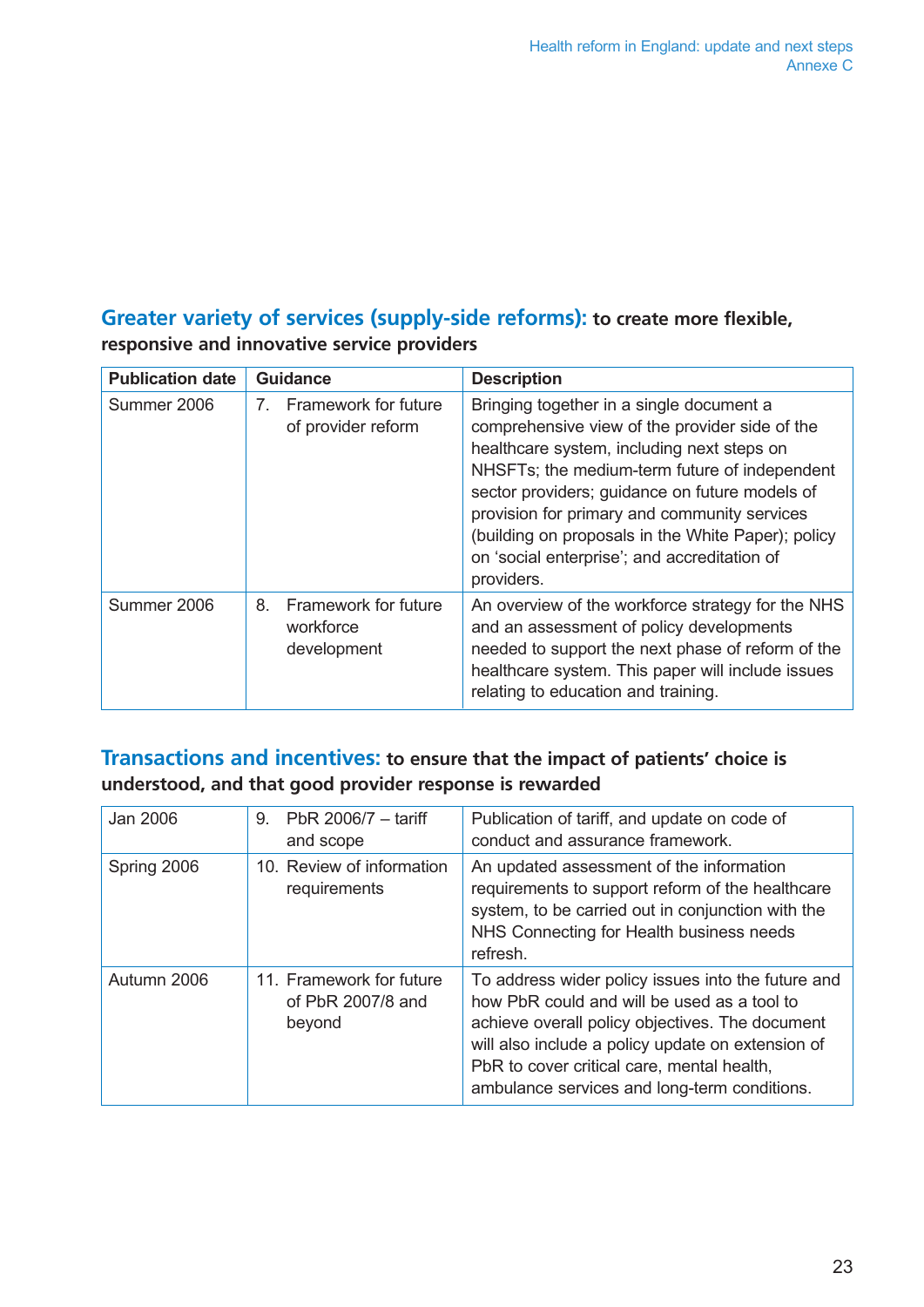#### **System management, regulation and decision making: to support quality, safety, fairness, equity and value for money**

| Spring 2006 | 12. Wider review of<br>regulation                                                           | Conclusions of the wider review.                                                                                                                                                                                                                                                                                                                                                                                                                                                           |
|-------------|---------------------------------------------------------------------------------------------|--------------------------------------------------------------------------------------------------------------------------------------------------------------------------------------------------------------------------------------------------------------------------------------------------------------------------------------------------------------------------------------------------------------------------------------------------------------------------------------------|
| Summer 2006 | 13. Framework for<br>management and<br>regulation of the<br>healthcare system               | This will address whole system governance<br>for 2008 and beyond. It will cover extent of<br>competition; competition policy within a public<br>service framework; how the system as a whole<br>will be managed and regulated; consequential<br>detail on roles and responsibilities of DH, SHAs<br>and PCTs; the future of regulation and regulators;<br>performance management; the support and action<br>regime for organisations in difficulty; and<br>franchising and joint ventures. |
| Autumn 2006 | 14. Ensuring quality and<br>safety of clinical care<br>in the reformed<br>healthcare system | In one document, this will be a description for<br>clinical and NHS management leaders of how the<br>reforms should support safety and quality and a<br>prospective assessment of areas for particular<br>focus. This document will also examine the<br>continuing contribution of clinical networks and<br>clinical collaboration in securing good-quality care.                                                                                                                          |

*Other important documents and initiatives that are relevant to the reform programme will become available in 2006, including a financial strategy for the medium/long term and a new national health research strategy. There will also be organisational development programmes: the Department of Health is preparing a development process for reformed PCTs, and there will be programmes of support for new SHAs and for aspirant NHS Foundation Trusts. All of this work – the guidance and development programmes – will be informed by the work currently underway on the values of the NHS.*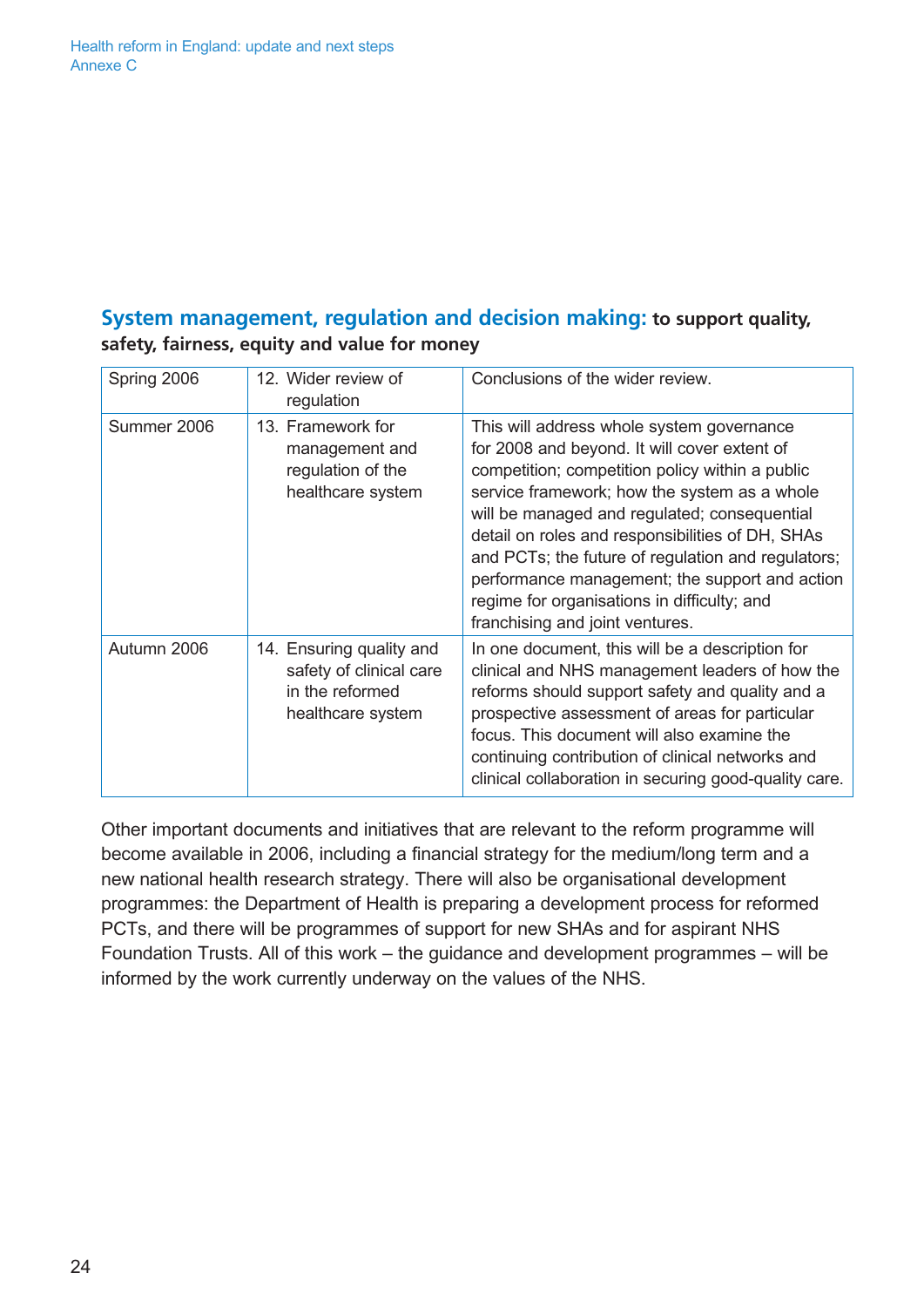### Annexe D

# **Commissioning for a patient-led NHS**

#### **Introduction**

- *1. This year the NHS will spend £76.4bn on health and healthcare. This represents 17% of public expenditure. This annexe sets out the best current description of commissioning and offers more detail on how it could work in practice. This provides an operational framework to take forward the development of commissioning in 2006. A fuller policy document, building on this analysis and further consultation, will be published in the summer of 2006.*
- *2. 'Commissioning' is the process which determines how the health and healthcare budget is used. The process must result in a good deal both for taxpayers and for patients. The NHS has obligations as:* 
	- *> the advocate for patients. This brings with it a requirement to secure a range of high-quality health and healthcare services for people in need. Patients must have good access to primary, community, mental health, local hospital and specialised services; standards must be constantly improving; and reliable and relevant information must be freely available to patients;*

### *> the custodian of taxpayers' money. This brings with it a requirement to secure best value in the use of resources. Budgets must not be overspent; value for money must be optimised; and resources must be used where they will generate the greatest benefit. The allocation and control of resources is important not only to ensure that the NHS lives within its budget, but also to secure the greatest possible benefit for the greatest possible number of people. Challenging how the NHS spends its money and ensuring that the best outcomes are achieved are at the core of the commissioning role.*

- *3. The way commissioning is carried out must fit with the core values of the NHS:* 
	- *> available to all at the point of need, regardless of ability to pay*
	- *> fair to all, regardless of income, age or background;*
	- *> personal to each.*
- *4. Commissioning will not be the responsibility of a single organisation in a patient-led NHS. Rather it will be a partnership between PCTs, general practice and local government. General practice is closest to individual patients and best placed to advise them on their choices. Under payment by results (PbR) in 2006/7, patient choices for elective care, and where patients are treated in emergencies, will determine how around 30% of NHS funds are spent. Through practice based commissioning (PBC),*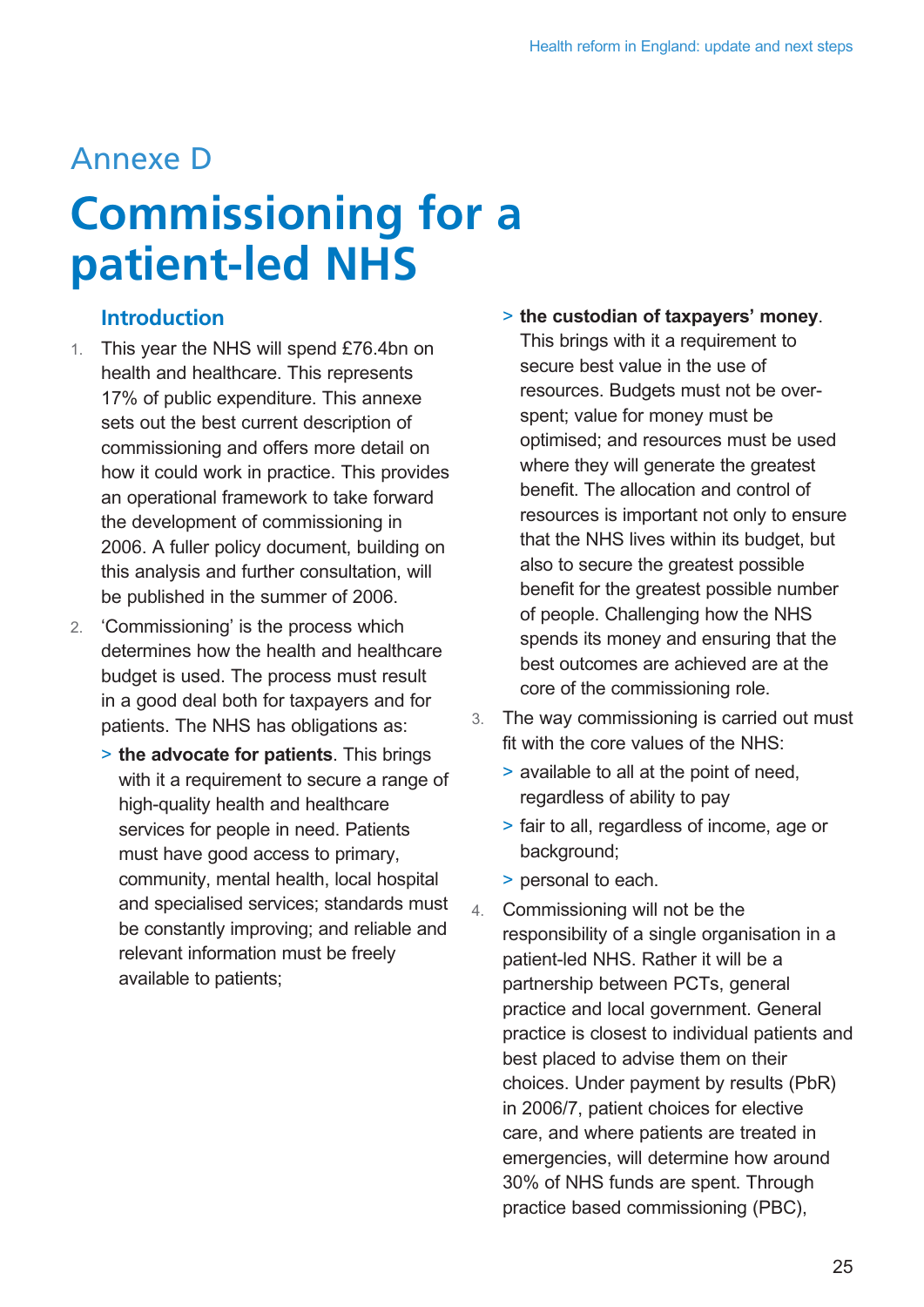*practices will have more freedom to determine the services that are made available to the local population. PCTs will bring a wider view of the overall needs of people living in their communities and can identify inequalities. PCTs will work with practices to facilitate local services that address inequalities and fit with wider service plans (for example the local delivery plan (LDP)). PCTs will also act as the agent of their practices, securing and holding contracts on behalf of practices. Local authorities are responsible for services, including social services and economic regeneration; effective partnership working between the NHS and local authorities is essential to provide local people with effective public health, prevention and support for those who are vulnerable. PCT commissioning, PBC and joint commissioning are not alternatives. They are each essential components of an effective commissioning process.* 

- *5. However, partnership working does not mean a reduction in accountability. The Department of Health will hold new PCTs ultimately accountable for the effective use of taxpayers' money in the interest of their local communities.*
- *6. Good commissioning in a patient-led NHS will be easily recognisable:* 
	- *> 100% of practices will be engaged with PBC.*
	- *> The PCT will be running a small financial surplus.*
- *> Overall health status will be improving and inequalities in health status across the PCT area will be narrowing over time.*
- *> Patient experience feedback will be regular and comprehensive; overall satisfaction will be improving; and the results of patient feedback and clinical outcome indicators will be the currency of contract discussions with all local providers.*
- *> Local people will:* 
	- *be knowledgeable about the health and healthcare choices available to them;*
	- *understand the links between lifestyle and health and how to get support for changing their lifestyles when they need it;*
	- *be registered with a general practice offering a wide range of advice, support and treatment (directly or as part of a network) when they get ill;*
	- *have the choice of prompt care from a range of providers should they need to go to hospital;*
	- *have immediate access to qualityassured services in an emergency.*
- *> Services will be integrated around the patient. People with long-term or complex needs will have a single care plan that they have discussed and agreed with a designated lead professional. Their needs will be identified, and care packages will be designed to meet these needs.*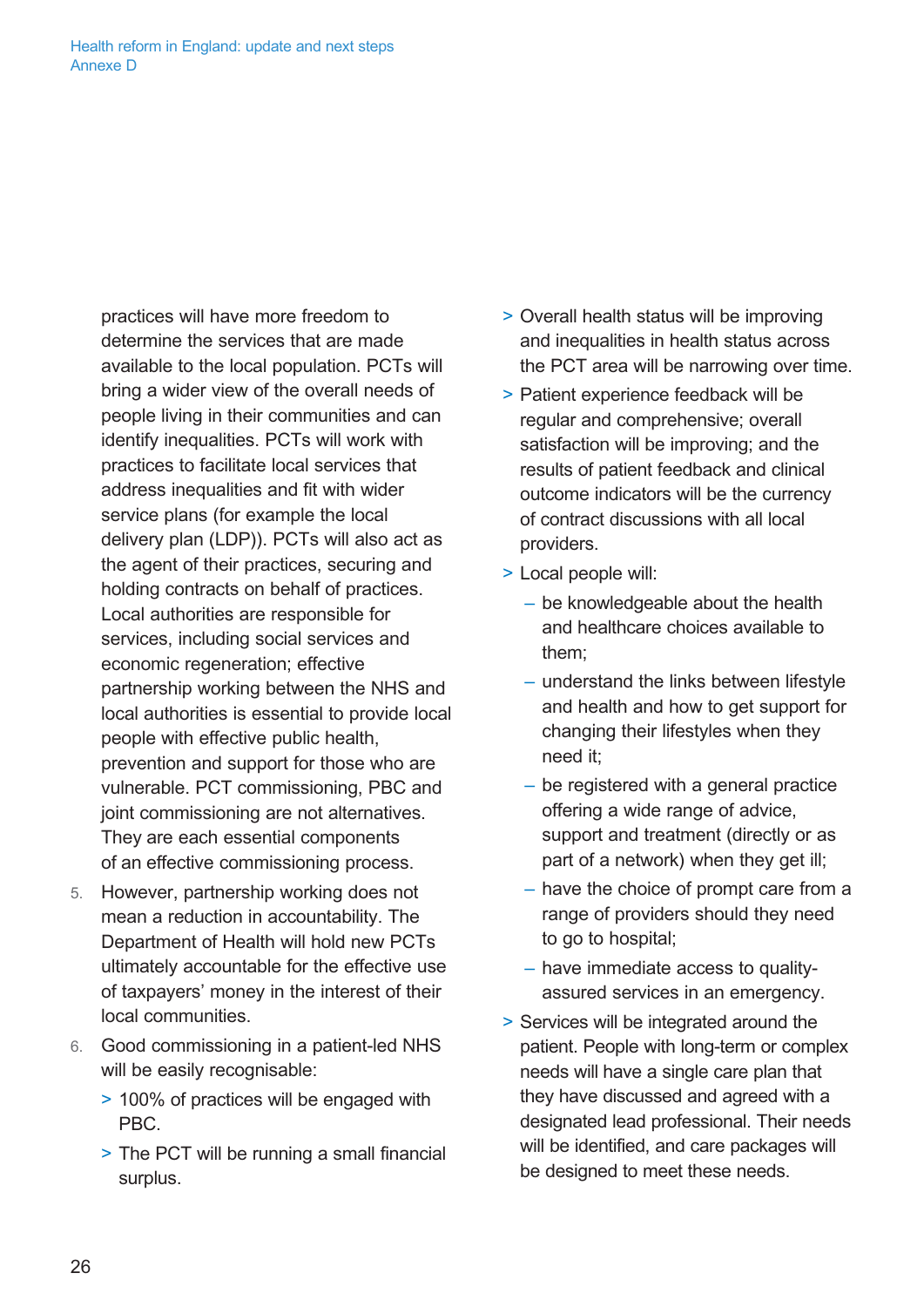### **Commissioning and practice based commissioning**

- *7. The relationships between practices, PCTs, local government and local people will be critical to the success of commissioning in a patient-focused system. All will play a role across the key commissioning functions. Effective relationships and partnership will be needed if commissioning is to ensure the maximum benefit for the health and wellbeing of local populations.*
- *8. Practices are closest to individual patients and, with patients, make the individual decisions that lead to the commitment of health resources. Practices will have the opportunity to shape services and clinical pathways to best meet patients' needs. They will have the freedom to innovate to deliver new services and models of care.*
- *9. To help them make the most impact, practices will need the support of their PCTs. Practices will be entitled to an indicative budget and the opportunity to reinvest in alternative care wherever they can eliminate wasteful practice, or where they can more effectively and efficiently meet patient needs. Practices will be entitled to clinical and management information to help them make decisions about shaping services and decisions about the most appropriate care for individual patients. Practices will also receive information on the overall needs of the local population to help frame the decisions they make. Practices will provide*

*real clinical leadership to the development of healthcare.* 

- *10. Not all of the opportunities on offer will be appropriate for individual practices to pursue alone. Practices will be able to choose to work together with other practices, whether in the same locality or not, to develop services. These associations will take many different organisational forms. Many practices will choose to combine in different ways to meet different challenges.*
- *11. PCTs will collaborate with practices to ensure that taxpayers' money is used to best effect on behalf of patients. PCTs will carry out the analysis to support assessment of local needs and to provide the clinical and management information that will be needed by their practices. They will work with local government on behalf of practices to develop responses to the health and well-being of local people and to ensure the best use of the combined efforts of the NHS and local government. PCTs will also hold contracts on behalf of practices. To be successful in this role the PCT will need to be able to represent the requirements of its practices and patients to existing and potential providers of healthcare.*
- *12. PCTs will continue to be accountable for the local use of NHS resources. This means that as well as supporting practices to innovate and take responsibility for improving services, PCTs will need to provide effective governance for practices.*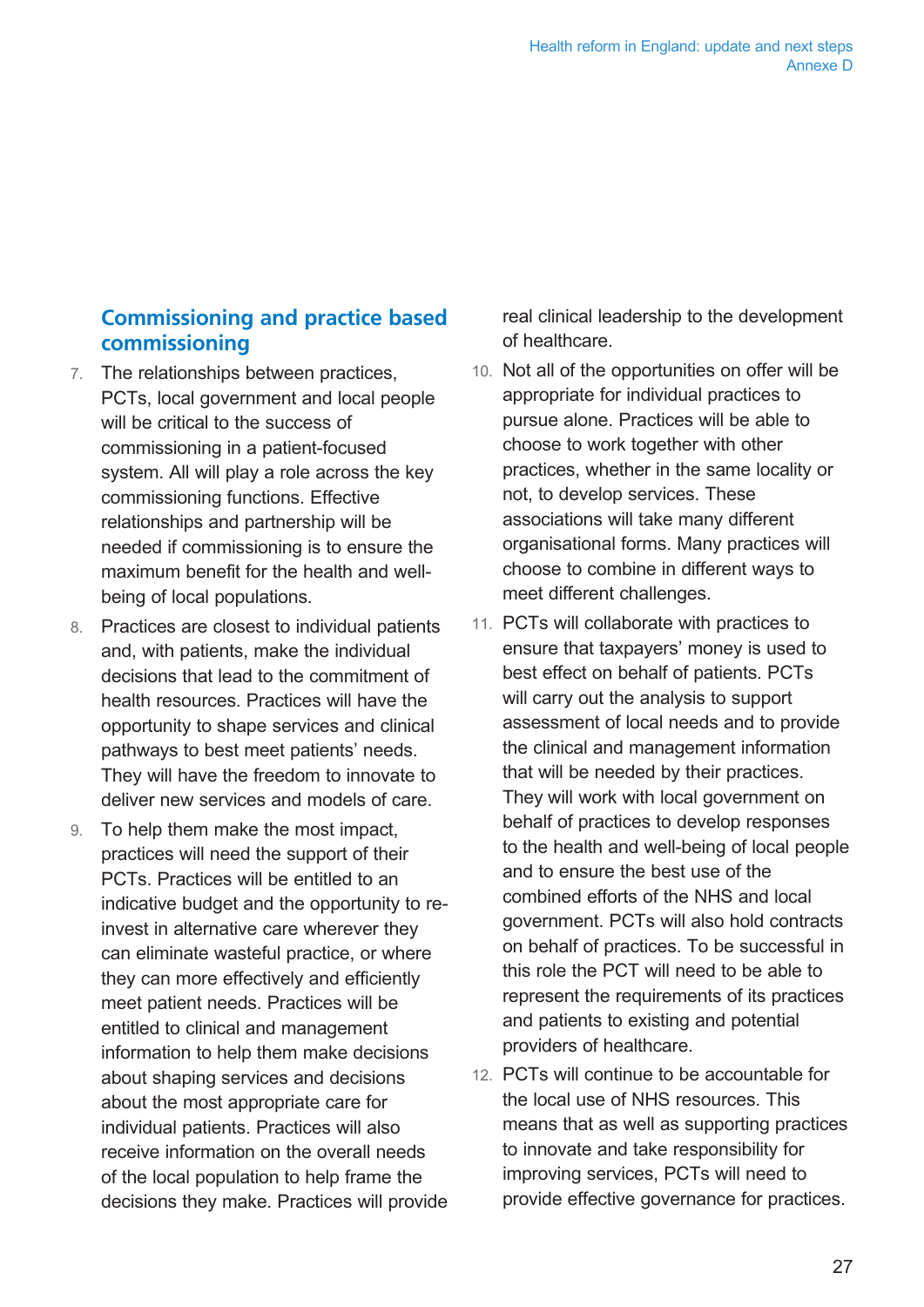*PCTs will be responsible for ensuring that practices do act as the advocate of the patient and that services are of high quality and equitable. PCTs will also have a responsibility for ensuring that responsibilities to the taxpayer to provide value for money, and effective financial control, are met. Where there are problems in delivering responsibilities to either patients or the taxpayer PCTs will be expected to step in to resolve the problem.* 

### **Commissioning services usually provided in hospitals**

- *13. The forthcoming White Paper will set out expectations for primary and community, public health and social care. The rest of this annexe looks in more detail at the commissioning process for those services usually provided in hospitals – effectively services covered by PbR in 2006/7.*
- *14. Choice and PbR mean that money for the services covered (around 30% of NHS spending for 2006/7) will follow patient flows. Every clinical decision in general practice to treat a patient or refer a patient on will spend an identifiable sum of money; every time a patient visits an A&E department money will be spent; and every emergency admission to hospital will spend money.*
- *15. In the past, these services were largely paid for through block (fixed-cost) contracts between purchasers and providers of care. This gave few incentives to purchasers and providers to understand and respond to the needs and preferences of patients. The patient-led NHS allows huge potential for more responsive services and puts a premium on strong and effective commissioning with clear functions and new skills.*
- *16. Effective commissioning will depend greatly on the quality of the relationship between PCTs and their general practices. Where they work well together, practices will drive improvements in quality, efficiency and responsiveness within the financial and strategic framework set by PCTs, marrying closeness to patients with a population perspective. Together they can have a high impact on local services by using the influence that practices will have on patient choice to lever change at the PCT level in order to benefit patients' experience.*
- *17. The following table sets out the functions of commissioning hospital services. Many of these functions and principles will also apply to commissioning other services.*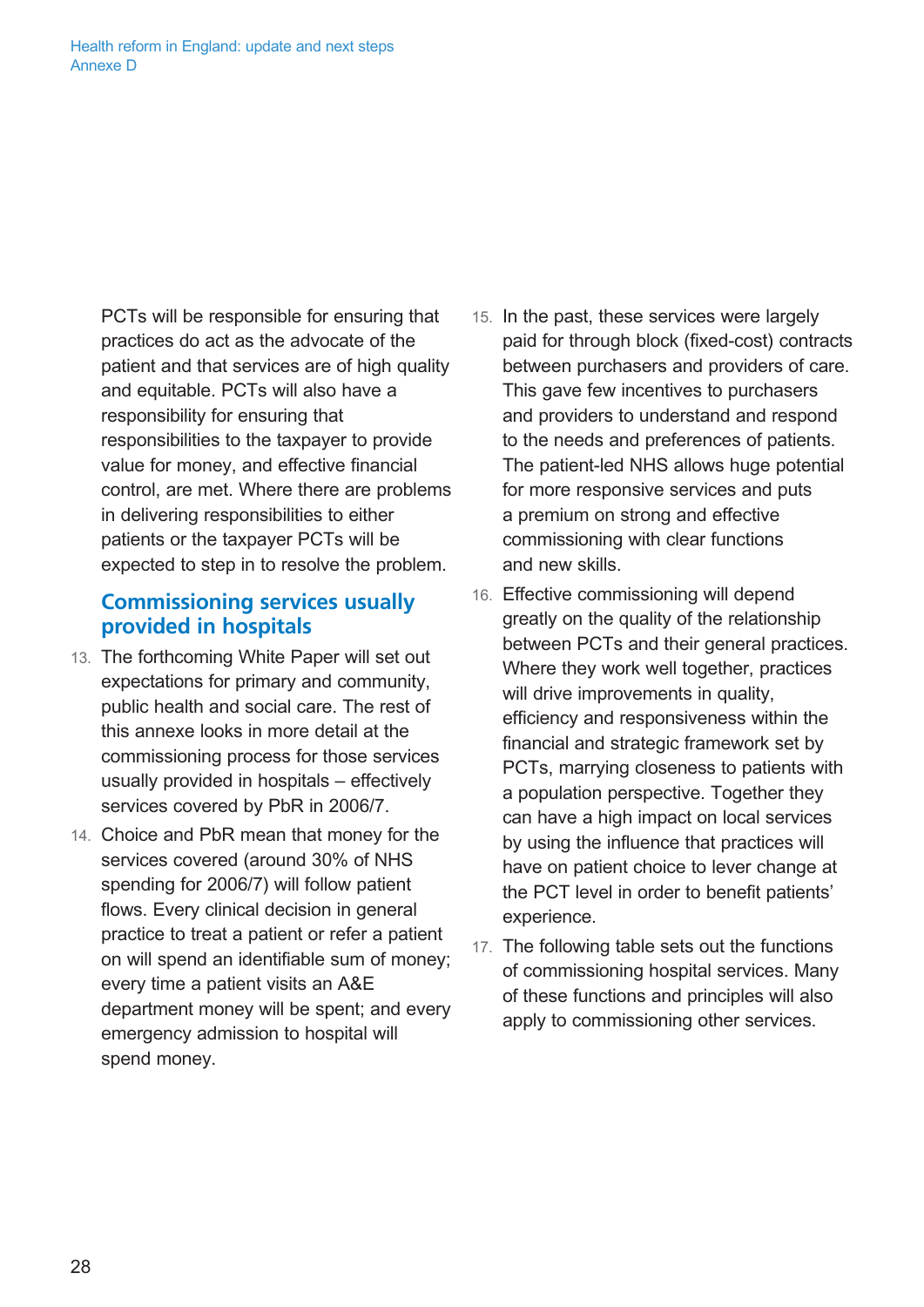| <b>Function</b>                                                                              | <b>Comment</b>                                                                                                                                                                                                                                                                                                                                                                                                                                                                                                                                                                                                                                                                                      |
|----------------------------------------------------------------------------------------------|-----------------------------------------------------------------------------------------------------------------------------------------------------------------------------------------------------------------------------------------------------------------------------------------------------------------------------------------------------------------------------------------------------------------------------------------------------------------------------------------------------------------------------------------------------------------------------------------------------------------------------------------------------------------------------------------------------|
| Assess the existing and future<br>needs of local populations                                 | Practices have always taken responsibility for assessing<br>individual needs. PCTs will support practices with analysis<br>of the overall population needs to set decisions on service<br>development or even on individual patient care in their proper<br>context and ensure equity and improve the health of the<br>population. PCTs will work with local government on behalf of<br>practices to most effectively meet the need to improve health<br>and well-being.                                                                                                                                                                                                                            |
| Assess the availability of services<br>and identify any gaps                                 | Practices will look to identify gaps in existing services and<br>pathways that need improvement. PCTs will use the<br>aggregated intelligence of their practices and their local needs<br>assessment to identify broader requirements for service<br>change or development. PCTs will signal the future service<br>needs to providers and engage with clinical networks to<br>ensure effective delivery of complex care pathways.                                                                                                                                                                                                                                                                   |
| Stimulate and incentivise providers<br>to fill gaps and offer cost-effective<br>alternatives | Practices, PCTs and the Department of Health will all<br>contribute to the delivery of this function.<br>GP practices, working individually or often as groups, will<br>⋗<br>invest in new services in the community through use of<br>practice budgets. Patient choice will provide practices with<br>real information on the services patients want.<br>PCTs will give strategic support to providers' proposals for<br>⋗<br>service reconfiguration or expansion. They will be clear<br>about the services and service specifications they and their<br>practices and patients want to see developed.<br>National procurement by the DH will introduce new<br>⋗<br>independent sector providers. |
| Assess and report on patients'<br>experience                                                 | PCTs will be responsible for measuring and reporting on<br>patients' experience. Practices will also want to monitor<br>patients' satisfaction. Robust mechanisms for collecting and<br>understanding patients' views will be required.                                                                                                                                                                                                                                                                                                                                                                                                                                                             |
| Provide information for patients on<br>available services                                    | Practices will provide patients with information and advice<br>about services. PCTs will support practices in ensuring that<br>appropriate information is available. National data sets are<br>being developed to support patient choice and ensure that all<br>patients have access to a standard set of information that can<br>be supplemented locally.                                                                                                                                                                                                                                                                                                                                          |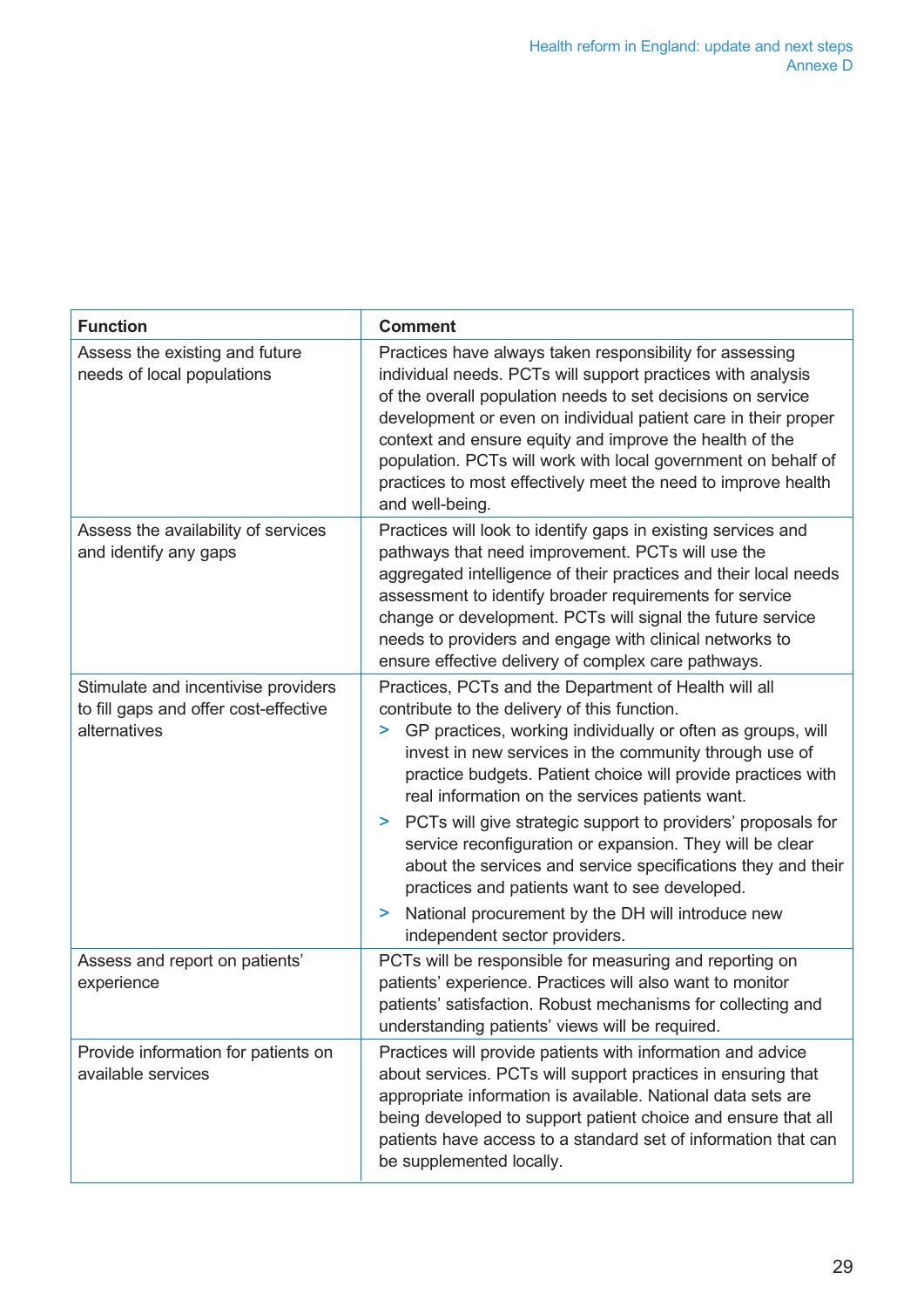| <b>Function</b>                                       | <b>Comment</b>                                                                                                                                                                                                                                                                                                                                                                                                                                                                                                                                |
|-------------------------------------------------------|-----------------------------------------------------------------------------------------------------------------------------------------------------------------------------------------------------------------------------------------------------------------------------------------------------------------------------------------------------------------------------------------------------------------------------------------------------------------------------------------------------------------------------------------------|
| Establish contracts with common<br>national standards | DH will develop a single national template. The contract will<br>incorporate national standards (quality, safety and service<br>level), the national tariff and penalty schedules and will enable<br>local modifications to reflect the local analysis of population<br>need, service gaps and patients' preferences.                                                                                                                                                                                                                         |
| Agree and sign contracts with<br>local providers      | For most services, PCTs will agree and sign contracts with<br>local providers. They will use patient experience feedback,<br>feedback from GP practices and clinical quality indicators to<br>identify areas for negotiating local conditions with local<br>providers.                                                                                                                                                                                                                                                                        |
|                                                       | There are some services that best clinical practice suggests<br>are better delivered at a national or regional level. Contracting<br>structures should support this best practice. For a few very<br>specialised services contracts will be held at national level.<br>For other specialised services PCTs will group together to set<br>contracts. A number of these specialised services will be<br>outside PbR. A review of specialised commissioning that is<br>due to report next spring will give full guidance on new<br>arrangements. |
| Assess needs of individual patients                   | Practices will be responsible for assessing the needs of their<br>patients. They will work with social services and other agencies<br>where appropriate. PCTs will provide analysis of population<br>needs to set the context for practices' decisions and enable<br>practices to drive health improvement and tackle inequity.<br>In this way, access to care really will be based on need.                                                                                                                                                  |
| Advise patients on choices                            | In recognition of the fundamental importance of the<br>doctor/patient relationship and the value many patients have<br>always placed on their doctor's advice, it will be important to<br>facilitate the opportunity for patients to make their choice with<br>the benefit of good advice from their GP.                                                                                                                                                                                                                                      |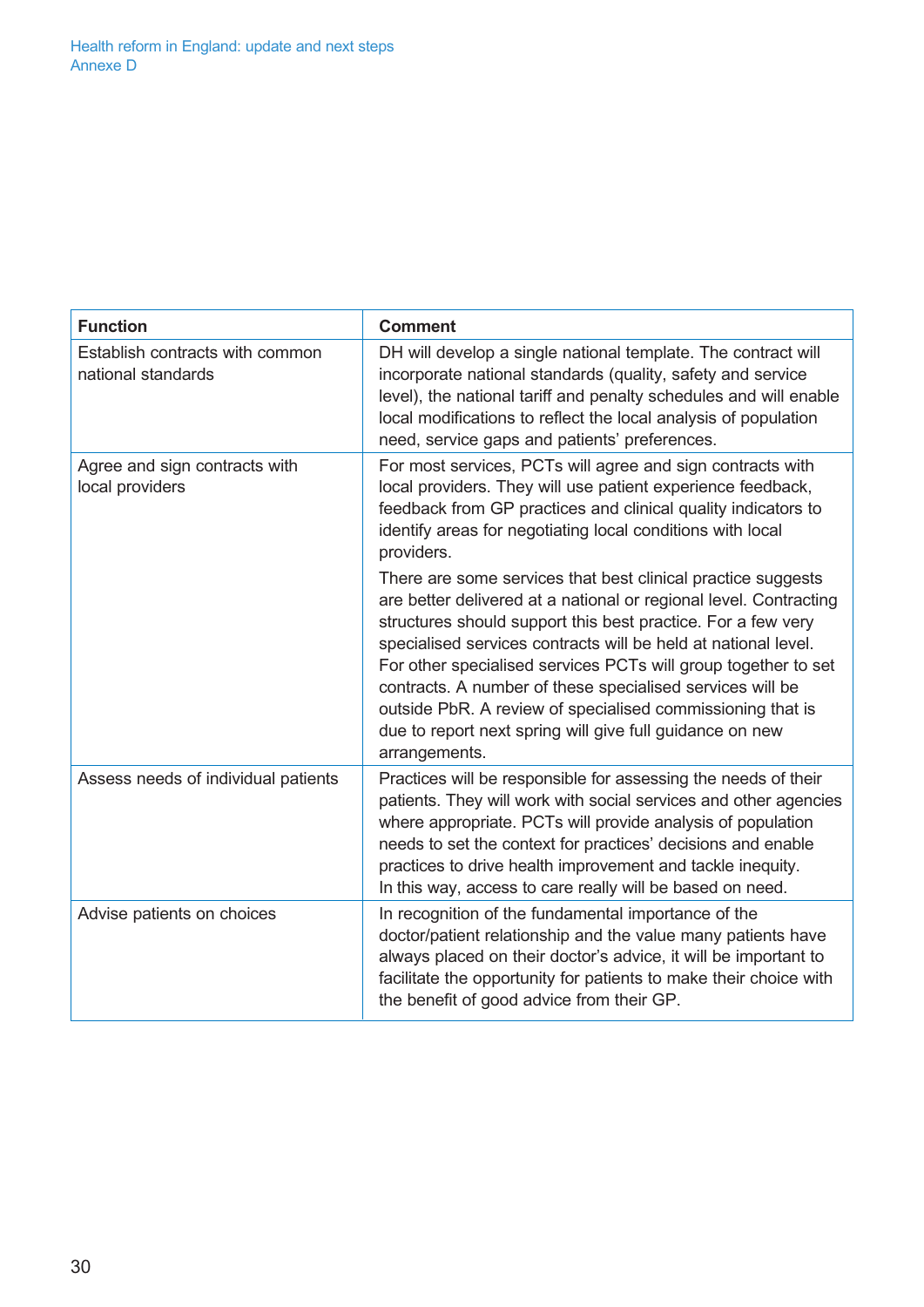| <b>Function</b>                                               | <b>Comment</b>                                                                                                                                                                                                                                                                                                                                                                                                                                                                                                                                                                                                                                                                                                                                                                                       |
|---------------------------------------------------------------|------------------------------------------------------------------------------------------------------------------------------------------------------------------------------------------------------------------------------------------------------------------------------------------------------------------------------------------------------------------------------------------------------------------------------------------------------------------------------------------------------------------------------------------------------------------------------------------------------------------------------------------------------------------------------------------------------------------------------------------------------------------------------------------------------|
| Getting the best for patients from<br>the available resources | All practices will be allocated an 'indicative' budget for the<br>hospital services their patients use. Over time this will move<br>from an historical to a 'fair shares' basis. Some practices may<br>choose to group together to share budgets. Practices which<br>understand how they use resources, engage with patients,<br>engage in redesigning pathways, and choose to take part in a<br>formal scheme will have freedom to re-invest savings. PCTs<br>will provide full information and support to practices, including<br>direct intervention where there are problems.<br>PCTs will establish demand management strategies. The aim<br>will be to enhance quality and efficiency and to ensure that<br>budgets are not breached. The tools of demand management<br>are likely to include: |
|                                                               | benchmarking information for all GP practices;<br>⋗                                                                                                                                                                                                                                                                                                                                                                                                                                                                                                                                                                                                                                                                                                                                                  |
|                                                               | clinical pathways and protocols that are developed by local<br>⋗<br>clinicians, covering areas vulnerable to volatile demand or<br>supplier-induced demand;                                                                                                                                                                                                                                                                                                                                                                                                                                                                                                                                                                                                                                          |
|                                                               | clinical advice and support for struggling GP practices;<br>⋗                                                                                                                                                                                                                                                                                                                                                                                                                                                                                                                                                                                                                                                                                                                                        |
|                                                               | facilitating clinical groups to agree training and<br>⋗<br>development, and clinical protocols reflecting agreed<br>clinical priorities locally. These will be included in local<br>elements of contracts for admissions from A&E and for<br>conversion rates from outpatient to inpatient/day case lists;<br>appropriate use of preventative intervention strategies to<br>⋗                                                                                                                                                                                                                                                                                                                                                                                                                        |
|                                                               | improve health and efficiency.                                                                                                                                                                                                                                                                                                                                                                                                                                                                                                                                                                                                                                                                                                                                                                       |
| Monitor contracts                                             | PCTs will develop systems to allow practices to monitor the<br>services their patients receive through accurate, relevant and<br>timely data. These systems will need to include quality<br>and patient experience feedback as well as financial data.<br>Effective sampling techniques will be important if the<br>necessary richness of the information is to be collected at<br>an appropriate cost.                                                                                                                                                                                                                                                                                                                                                                                              |
| Pay bills                                                     | This will be a PCT responsibility.                                                                                                                                                                                                                                                                                                                                                                                                                                                                                                                                                                                                                                                                                                                                                                   |
| Balance the books                                             | Practices will be responsible for maximising the benefits from<br>the resources available to them. PCTs will be responsible for<br>the aggregated financial position and for ensuring financial<br>balance overall.                                                                                                                                                                                                                                                                                                                                                                                                                                                                                                                                                                                  |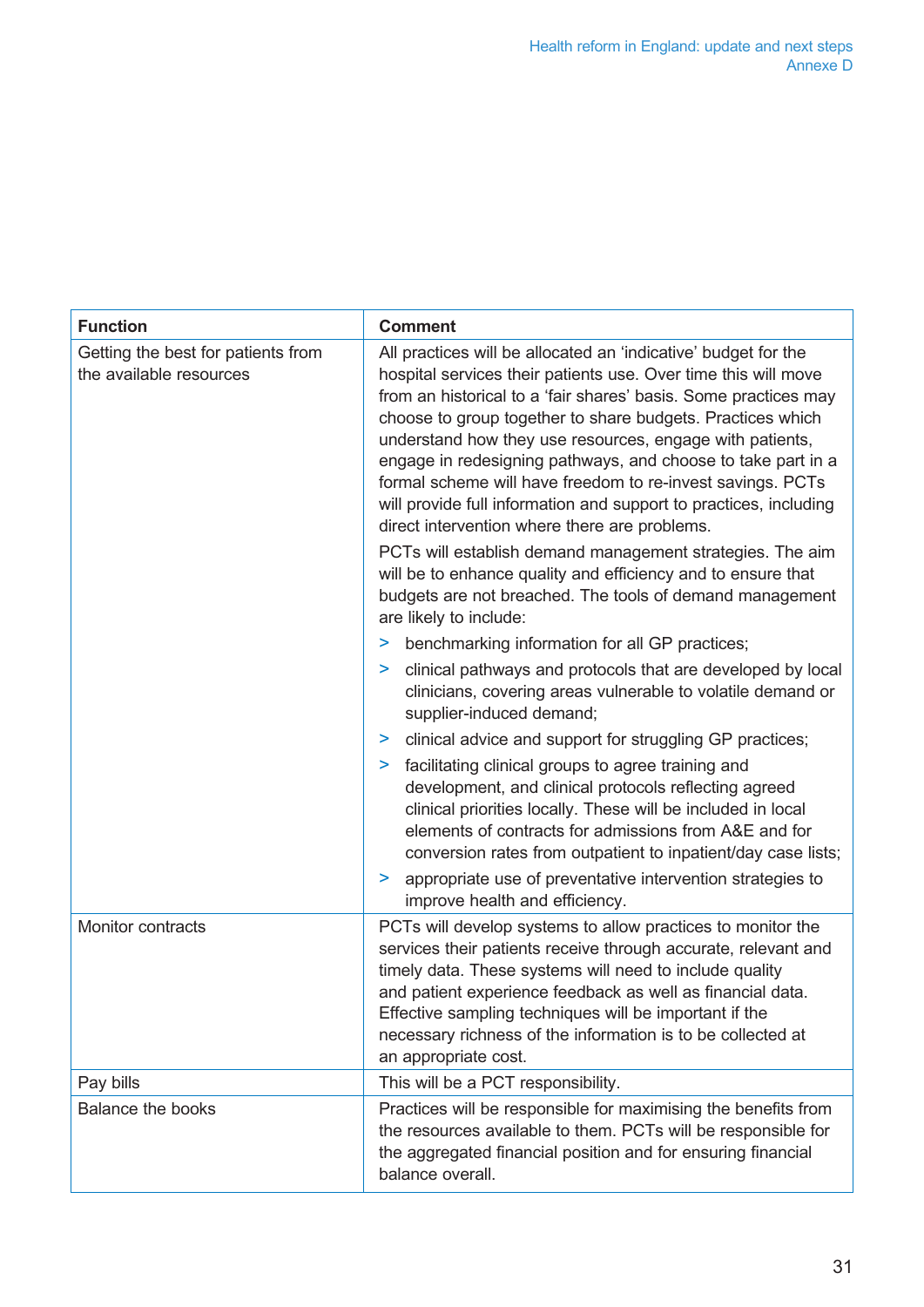*Health reform in England: update and next steps Annexe D* 

*18. As mentioned in paragraph 1 of this annexe, a comprehensive and detailed framework for commissioning – bringing together in one place policy and implementation guidance on commissioning and PBC and expectations of how PCTs, GPs and health and social care commissioners will work together – will be developed for summer 2006. Further details can be found in annexe C of this document.* 

#### **Practice based commissioning**

- *19. As set out in the table above the new approach to commissioning will only work if practices have clear entitlements and freedoms. Equally, as they are ultimately accountable, PCTs must have sufficient direct influence to safeguard budgets overall and to ensure that care for patients is being enhanced. The PBC scheme, with its rules and governance framework, is the vehicle to make this possible. Further guidance on PBC will be available in January 2006 as part of the system-wide roles for 2006/7. In particular it will cover:* 
	- *> budget setting arrangements;*
	- *> minimum information flows to support PBC;*
	- *> the approach to surpluses and incentives;*
	- *> the opportunities for practices to choose to work together; and*
	- *> the governance framework for PBC.*

#### **Information, transactions and bureaucracy**

- *20. Effective commissioning in this new model will have extensive information requirements:* 
	- *> for patients to inform choice;*
	- *> for GPs to support clinical decisions (use of protocols) and manage their budgets;*
	- *> for PCTs to manage the contracts they hold with the hospitals (including, for example, checking legitimacy in contracting) and to monitor practicebased commissioning;*
	- *> for existing and potential providers to understand their own performance and to be able to assess 'market opportunities'.*
- *21. Choice and PbR also means that instead of paying against large block contracts, individual transactions will each attract a payment. To avoid any escalation of transaction costs we are specifically designing the system to reduce costs:* 
	- *> GP practices will not negotiate or hold individual contracts;*
	- *> we are assessing the options to simplify and streamline contractual arrangements.*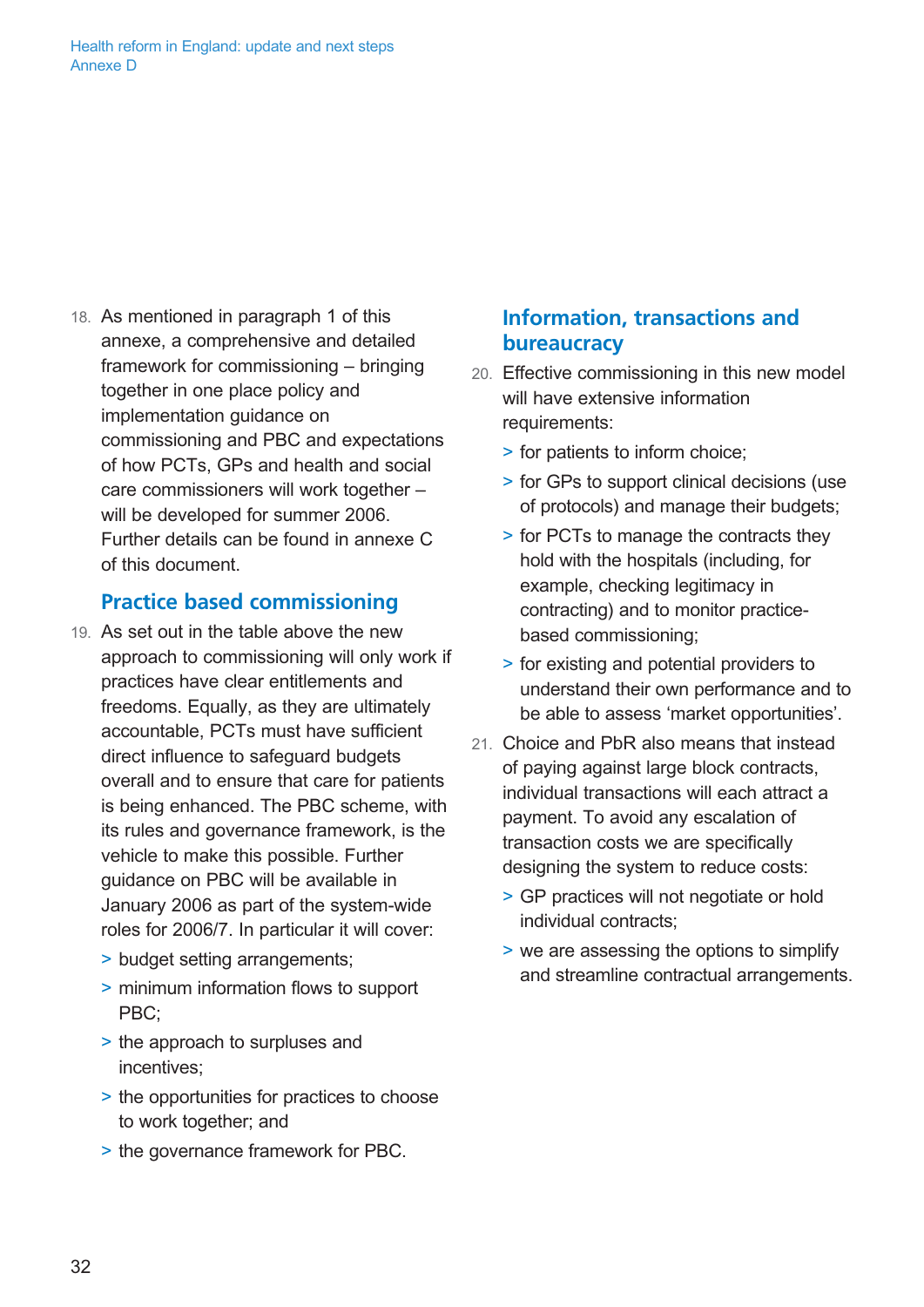- *22. Further work is needed on the practical steps we can take to ensure that commissioning is an efficient and effective process. The Department of Health is considering:* 
	- *> how the NHS might make better use of the independent sector in commissioning, particularly but not exclusively in the delivery of administration functions, for example data harvesting and analysis;*
	- *> the feasibility of a national bill settlement system (similar to the banking clearing system), which would significantly reduce NHS transaction costs and aid the speedy and robust flow of funds within the new system.*

### **Support for PCTs and for practices in their commissioning roles**

*23. PCTs and practices will be taking on new roles that are both complex and important. New skills and behaviours will be needed – in particular, a blend of very good analytical skills and excellent relationship building and influencing. The Department of Health will be launching a flagship organisational support and development programme for PCTs and one for GP practices. The programmes will run in parallel with the recruitment and development of new PCTs and PBC.* 

### **Performance management of commissioning**

- *24. Commissioning is critical to the success of the health reforms. SHAs will have responsibility for supporting and performance managing the implementation and operation of the new commissioning arrangements. In the short term the 'rules' of 2006/7 will set a very strong framework for this performance management to ensure that both 'custodian' and 'advocate' roles are effective in a transition year.*
- *25. As we move forward the framework will become more transparent and rules based. It will include a 'performance regime' that puts a premium and incentive on PCTs and their local providers to identify problems early and to resolve them locally, avoiding reaching a crisis point that would, given that the NHS must live within its means, have a financial cost to commissioners and providers. The further work to complete the policy on management and regulation of the system as a whole, is identified as one of the workstreams in annexe C.*
- *26. This annexe has set out a description of commissioning and PBC and provided a further level of clarity as to how these functions will be undertaken in the reformed health system. As mentioned earlier, a comprehensive policy document on all aspects of commissioning and contracting, addressing issues identified in this annexe, will be published in summer 2006.*